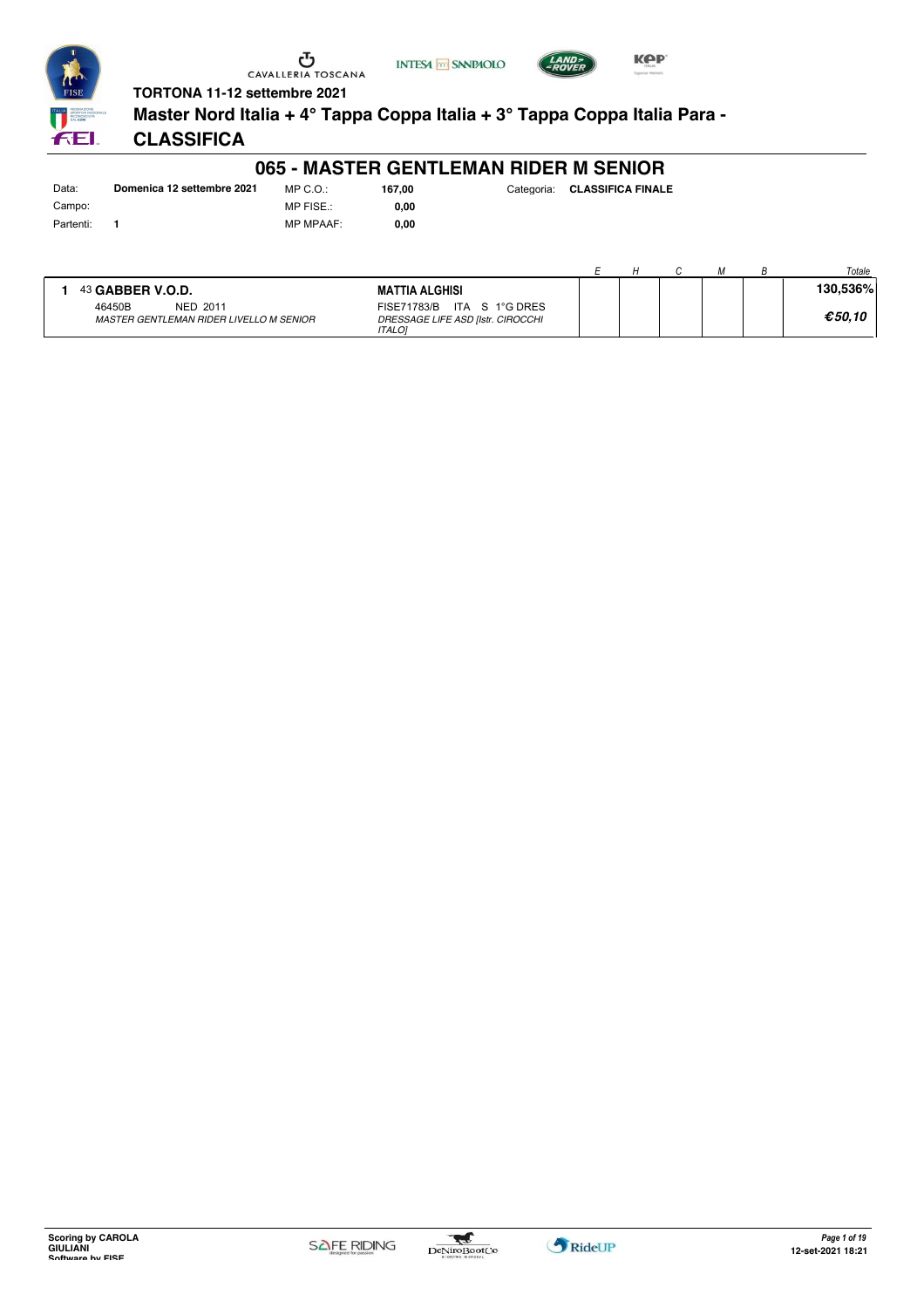





FEI.

# **TORTONA 11-12 settembre 2021**

**Master Nord Italia + 4° Tappa Coppa Italia + 3° Tappa Coppa Italia Para -**

# **CLASSIFICA**

#### **066 - MASTER GENTLEMAN RIDER M YR**

Data: **Domenica 12 settembre 2021** Campo: Partenti: **1**

MP C.O.: MP FISE.: MP MPAAF: **0,00 167,00** 

**0,00**

| Categoria: | <b>CLASSIFICA FINALE</b> |
|------------|--------------------------|
|            |                          |

|                                                               |                                                                                  |  |  | Totale   |
|---------------------------------------------------------------|----------------------------------------------------------------------------------|--|--|----------|
| 49 DOTTORHOUSE DELLA MONICA                                   | <b>BEATRICE CINI</b>                                                             |  |  | 133.625% |
| 2010<br>13158E<br>ITA.<br>MASTER GENTLEMAN RIDER LIVELLO M YR | FISE21575/A ITA Y 1°G DRES<br>DRESSAGE LIFE ASD [Istr. CIROCCHI<br><b>ITALOI</b> |  |  | €50.10   |

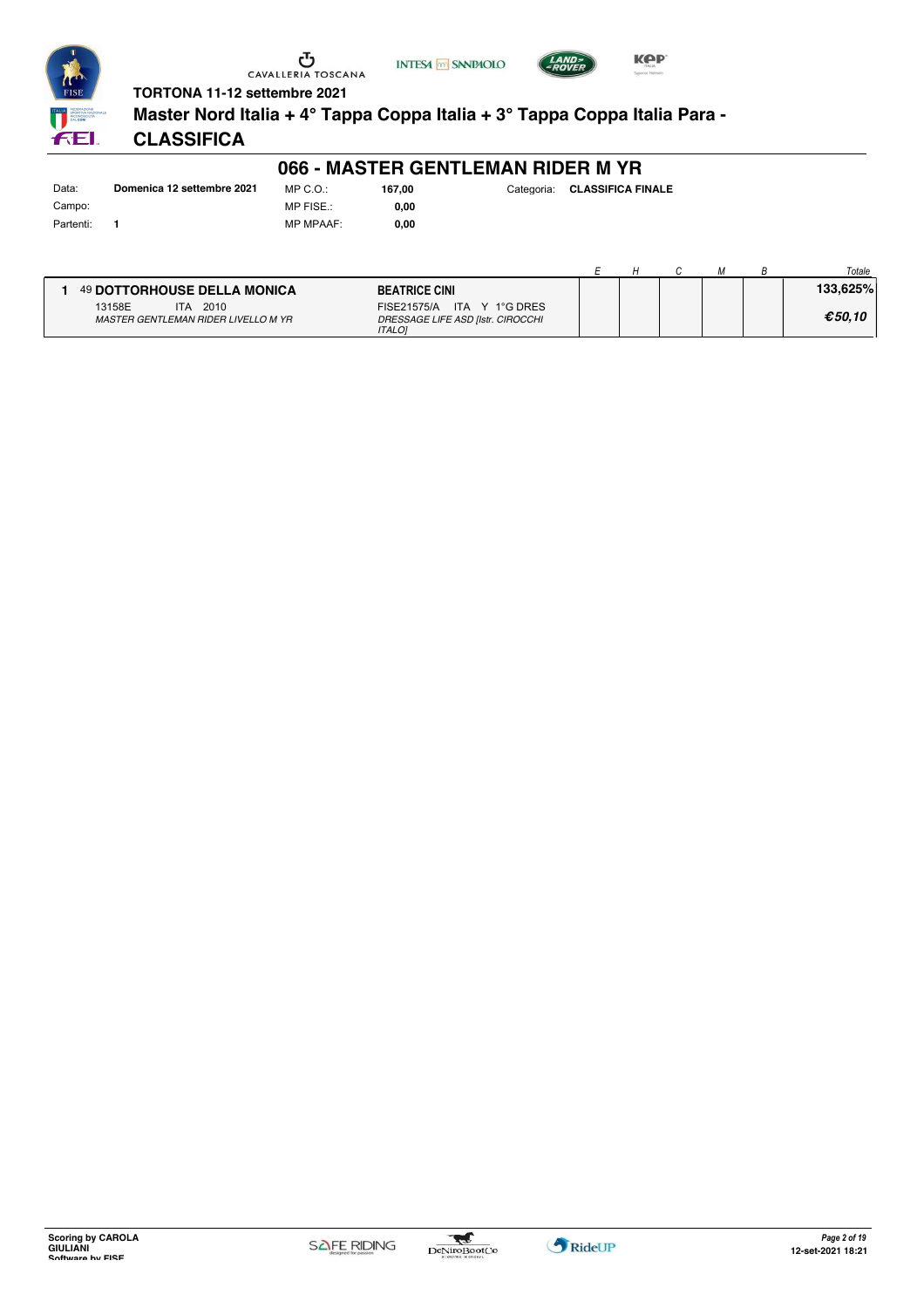

**INTESA** M SANPAOLO



**TORTONA 11-12 settembre 2021**

**Master Nord Italia + 4° Tappa Coppa Italia + 3° Tappa Coppa Italia Para -**

# **CLASSIFICA**

#### **081 - MASTER NORD PULCINI PONY**

| Data:     | Domenica 12 settembre 2021 | MP C. O.       |
|-----------|----------------------------|----------------|
| Campo:    |                            | MP FISE.:      |
| Partenti: |                            | <b>MP MPAA</b> |

MP MPAAF: **0,00 0,00** Categoria: **CLASSIFICA FINALE**

**0,00**

|                |                                                                                                                                                                                                           | Е | H | C | M | В | Totale   |
|----------------|-----------------------------------------------------------------------------------------------------------------------------------------------------------------------------------------------------------|---|---|---|---|---|----------|
|                | <sup>5</sup> SITARA<br><b>NOEMI LUCCA</b><br><b>BEL 2001 Pony</b><br>FISE56031/A ITA G A LUDI<br>03204C<br><b>MASTER PULCINI PONY*</b><br>SSD CENTRO IPPICO IL TORRIONE SRL<br>[Istr. MARIA LUCE SANTORO] |   |   |   |   |   | 137,493% |
| $\overline{2}$ | 2 BOULE<br><b>MARTINA ROBBIAMO</b><br>SCN 1998 Pony<br>FISE59685/A ITA G A LUDI<br>16449A<br><b>MASTER PULCINI PONY*</b><br>SCUD. S. GIACOMO ASD [Istr. LERMA ZARA<br><b>PAOLA1</b>                       |   |   |   |   |   | 134,224% |
| 3              | 9 BOULE<br><b>FRANCESCA BARISONE</b><br>SCN 1998 Pony<br>FISE60320/A ITA G A LUDI<br>16449A<br><b>MASTER PULCINI PONY*</b><br>SCUD. S. GIACOMO ASD [Istr. LERMA ZARA<br>PAOLA]                            |   |   |   |   |   | 128,875% |
| 4              | 3 CHICHINO<br><b>SONIA BOLELLI</b><br><b>GER 2003 Pony</b><br>18852G<br>FISE58487/A ITA G A LUDI<br><b>MASTER PULCINI PONY*</b><br>SSD CENTRO IPPICO IL TORRIONE SRL<br>[Istr. MARIA LUCE SANTORO]        |   |   |   |   |   | 128,763% |

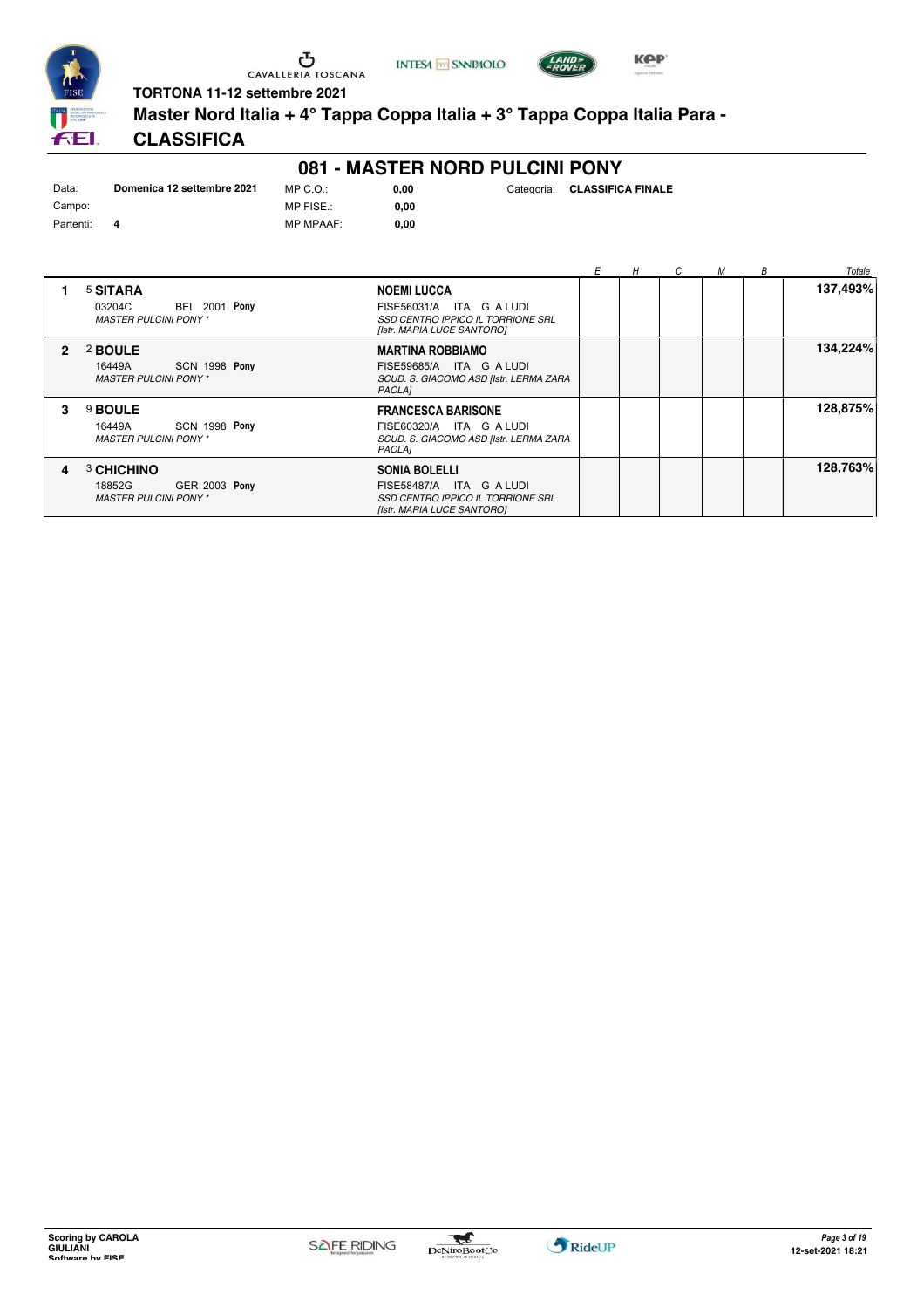





**TORTONA 11-12 settembre 2021**

**Master Nord Italia + 4° Tappa Coppa Italia + 3° Tappa Coppa Italia Para -**

### **CLASSIFICA**

#### **084 - MASTER NORD PULCINI PONY CON REDINI ELASTICHE**

| Data:     | Domenica 12 settembre 2021 | $MP C. Q$ .:   |
|-----------|----------------------------|----------------|
| Campo:    |                            | MP FISE.:      |
| Partenti: |                            | <b>MP MPAA</b> |

MP MPAAF: **0,00 0,00**

|                |                                                                                                        |                                                                                                                        |  | M | B | Totale   |
|----------------|--------------------------------------------------------------------------------------------------------|------------------------------------------------------------------------------------------------------------------------|--|---|---|----------|
|                | <b>DARKO</b><br>GER 1998 Pony<br>23015BXX<br><b>MASTER PULCINI PONY CON REDINI ELASTICHE</b>           | <b>CAROLINA TOMASONI</b><br>FISE140355/B ITA G A LUDI<br>SCUDERIE SAN MARTINO ASD [Istr.<br><b>MAGLIO JACOPO1</b>      |  |   |   | 140,592% |
| $\mathfrak{p}$ | 6 TOM -TOM MACUT<br>SCN 1998 Pony<br>12976BXX<br><b>MASTER PULCINI PONY CON REDINI ELASTICHE</b>       | <b>NOEMI OLIVERIO</b><br>ITA C ALUDI<br>FISE54886/A<br>SSD CENTRO IPPICO IL TORRIONE SRL<br>[Istr. MARIA LUCE SANTORO] |  |   |   | 140,329% |
| 3              | <b>7 VAHINE DES PRES</b><br><b>FRA 2009 Pony</b><br>48130B<br>MASTER PULCINI PONY CON REDINI ELASTICHE | ELENA SAINI<br>FISE134117/B ITA G A LUDI<br>SCUDERIE SAN MARTINO ASD [Istr.<br><b>MAGLIO JACOPO1</b>                   |  |   |   | 137,092% |
| 4              | 8 ARMENIA DEL CORNOCCH<br>ITA 2007 Pony<br>20710A<br><b>MASTER PULCINI PONY CON REDINI ELASTICHE</b>   | <b>NICOLA FRANCHI</b><br>FISE132925/B ITA G A LUDI<br>SCUDERIE SAN MARTINO ASD [Istr.<br><b>MAGLIO JACOPO1</b>         |  |   |   | 133,862% |

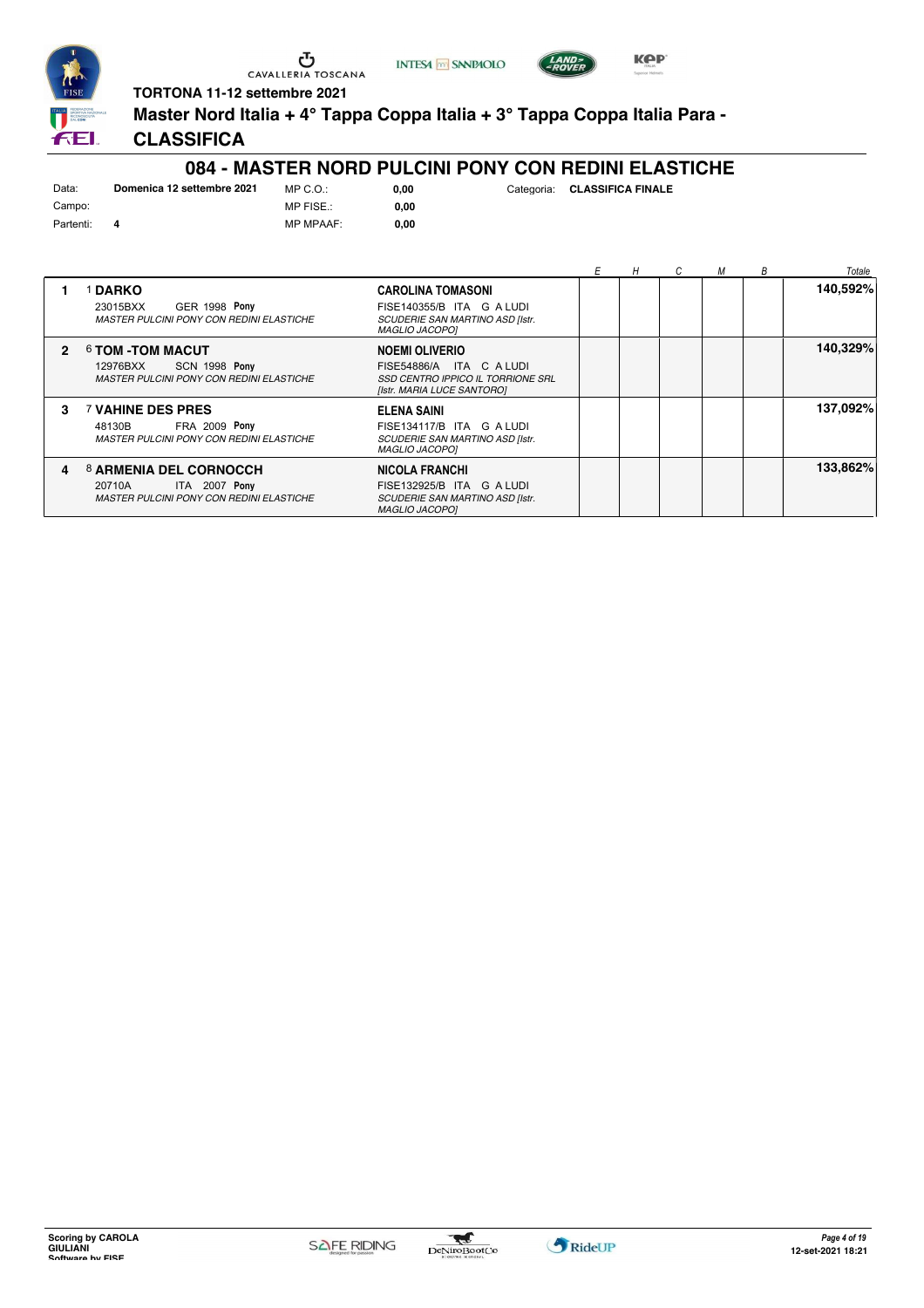



**Master Nord Italia + 4° Tappa Coppa Italia + 3° Tappa Coppa Italia Para -**

**INTESA** M SANPAOLO

**0,00**

**CLASSIFICA**

#### **087 - MASTER NORD DEBUTTANTI PONY CON REDINI ELASTICHE**

Data: **Domenica 12 settembre 2021** Campo: Partenti: **1**

MP C.O.: MP FISE.: MP MPAAF: **0,00**

**0,00** Categoria: **CLASSIFICA FINALE**

**KPP** 

|                                             |                                                    |  |  | Totale   |
|---------------------------------------------|----------------------------------------------------|--|--|----------|
| <sup>12</sup> DEVINE V.D. PRINSENHOF        | <b>EMMA ALESSANDRA</b>                             |  |  | 143,027% |
| 47509B<br>NED 2090 Pony                     | FISE111591/B ITA G A LUDI                          |  |  |          |
| MASTER DEBUTTANTI PONY CON REDINI ELASTICHE | DRESSAGE LIFE ASD [Istr. CIROCCHI<br><b>ITALOI</b> |  |  |          |

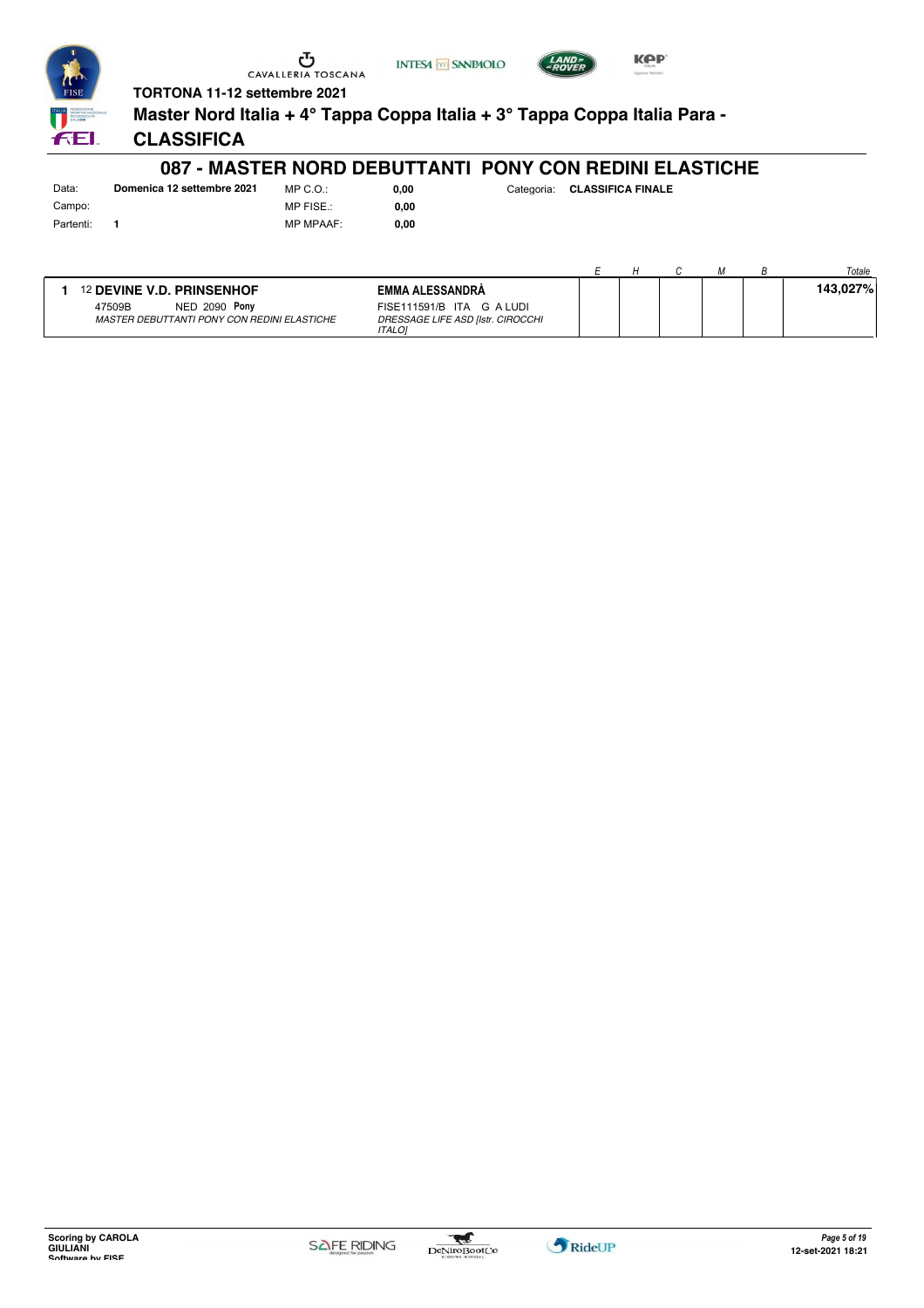





**Master Nord Italia + 4° Tappa Coppa Italia + 3° Tappa Coppa Italia Para -**

# **CLASSIFICA**

#### **090 - MASTER NORD DEBUTTANTI PONY**

Data: **Domenica 12 settembre 2021** Campo: Partenti: **1**

FEI.

MP C.O.: MP FISE.: MP MPAAF: **0,00**

|                                 |                      |                                   |  |  | Totale   |
|---------------------------------|----------------------|-----------------------------------|--|--|----------|
| 80 BJ QUIMON                    |                      | EMMA CRISTINA PASSONI             |  |  | 130.132% |
| 47764B                          | <b>ESP 2011 Pony</b> | FISE118289/B ITA G A LUDI         |  |  |          |
| <b>MASTER DEBUTTANTI PONY *</b> |                      | DRESSAGE LIFE ASD [Istr. CIROCCHI |  |  |          |
|                                 |                      | <b>ITALOI</b>                     |  |  |          |

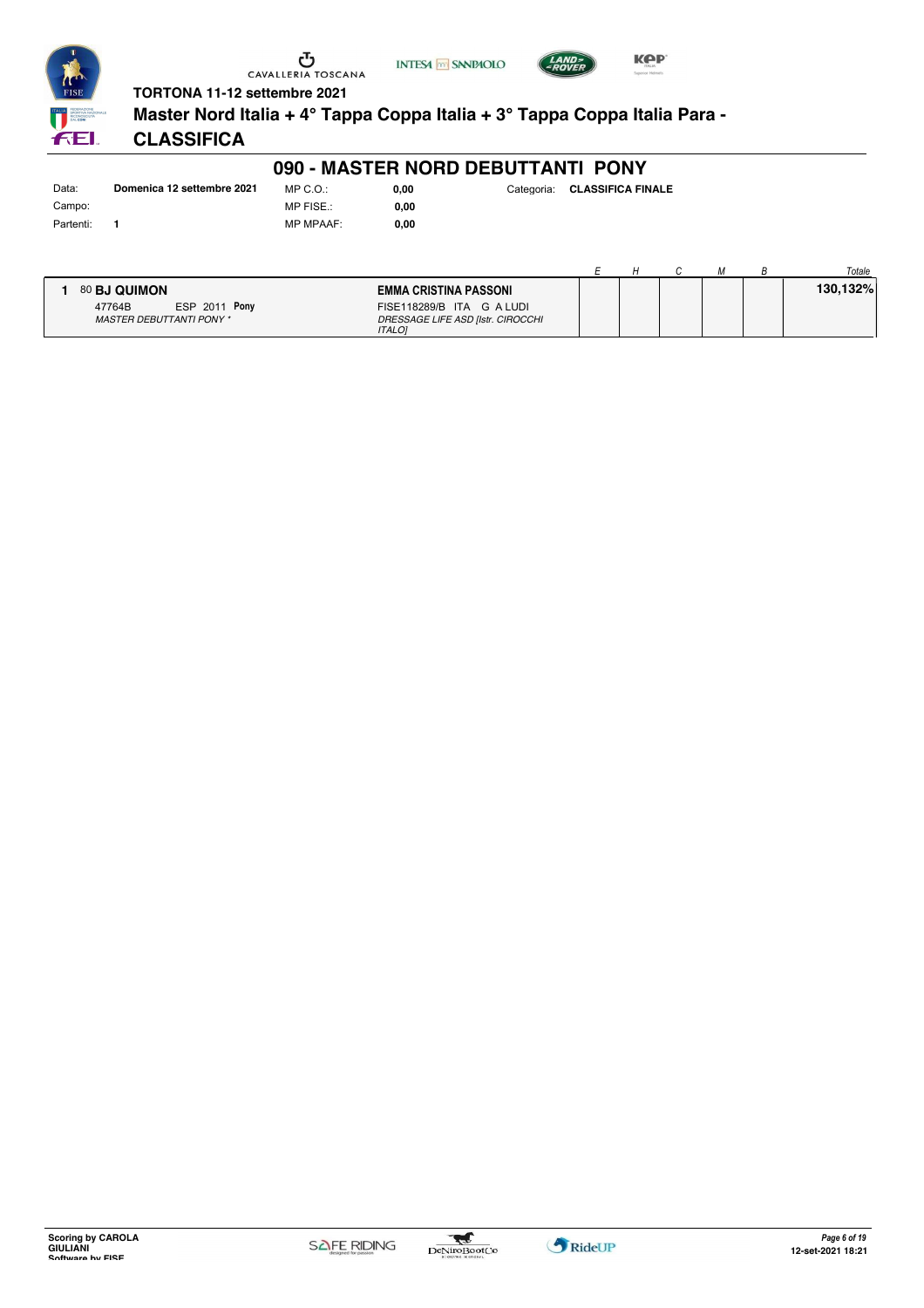

**INTESA** M SANPAOLO



**TORTONA 11-12 settembre 2021**

**Master Nord Italia + 4° Tappa Coppa Italia + 3° Tappa Coppa Italia Para -**

# **CLASSIFICA**

#### **093 - MASTER NORD PROMESSE PONY**

| Data:     | Domenica 12 settembre 2021 | $MPCO \cdot$     |
|-----------|----------------------------|------------------|
| Campo:    |                            | MP FISE.:        |
| Partenti: | 5                          | <b>MP MPAAF:</b> |

**0,00** Categoria: **CLASSIFICA FINALE**

 $0,00$ **0,00**

|    |                                                                                                |                                                                                                                           | E | H | C | М | В | Totale   |
|----|------------------------------------------------------------------------------------------------|---------------------------------------------------------------------------------------------------------------------------|---|---|---|---|---|----------|
|    | 19 SITARA<br><b>BEL 2001 Pony</b><br>03204C<br><b>MASTER PROMESSE PONY*</b>                    | SOFIA VALENTINA ROSSI<br>FISE47204/A ITA G A LUDI<br>SSD CENTRO IPPICO IL TORRIONE SRL<br>[Istr. MARIA LUCE SANTORO]      |   |   |   |   |   | 135,526% |
| 2  | <sup>15</sup> DRUMBAD OLLIE<br>IRL 2011 Pony<br>05386N<br><b>MASTER PROMESSE PONY*</b>         | <b>BENEDETTA OTTAVIANO</b><br>FISE57724/A ITA C A LUDI<br>SSD CENTRO IPPICO IL TORRIONE SRL<br>[Istr. MARIA LUCE SANTORO] |   |   |   |   |   | 130,052% |
| 3  | 14 THE NEXT STEP UP<br>02817C<br>IRL 2003 Pony<br><b>MASTER PROMESSE PONY*</b>                 | <b>GIORGIA MARCHINI</b><br>FISE53847/A ITA J ALUDI<br>SSD CENTRO IPPICO IL TORRIONE SRL<br>[Istr. MARIA LUCE SANTORO]     |   |   |   |   |   | 129,210% |
| 4  | 18 CHICHINO<br><b>GER 2003 Pony</b><br>18852G<br><b>MASTER PROMESSE PONY*</b>                  | <b>ALICE VIELE</b><br>FISE44381/A ITA J Brev.<br>SSD CENTRO IPPICO IL TORRIONE SRL<br>[Istr. BOLOGNA ADONELLA]            |   |   |   |   |   | 128,158% |
| 5. | <b>13 OLIVA DE MASFERRER</b><br><b>ESP 2011 Pony</b><br>20016A<br><b>MASTER PROMESSE PONY*</b> | <b>VITTORIA SCARDINA</b><br>FISE52548/A ITA J Brev.<br>SSD CENTRO IPPICO IL TORRIONE SRL<br>[Istr. BOLOGNA ADONELLA]      |   |   |   |   |   | 117,894% |

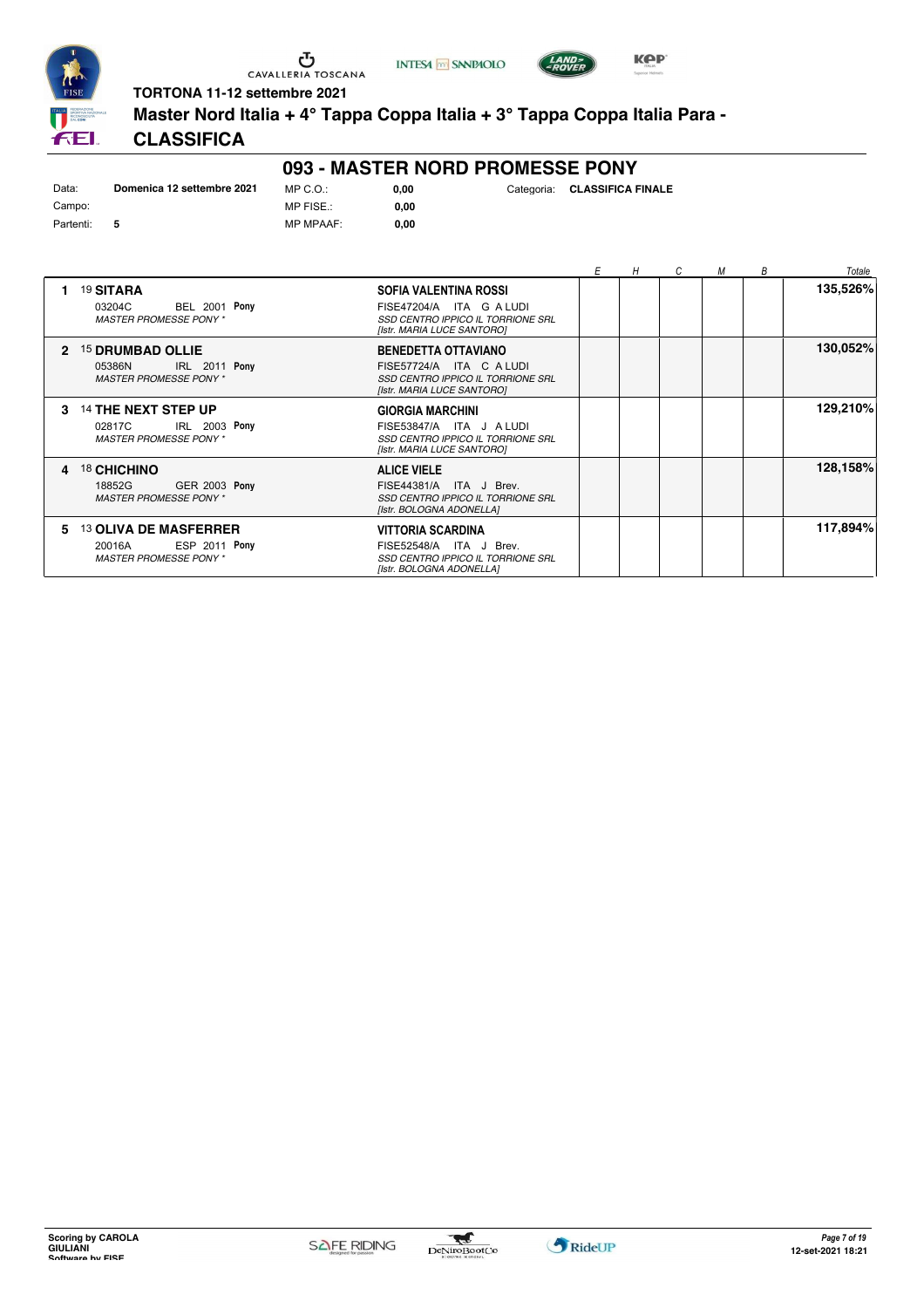





**Master Nord Italia + 4° Tappa Coppa Italia + 3° Tappa Coppa Italia Para -**

**CLASSIFICA**

#### **096 - MASTER NORD PROMESSE PONY CON REDINI ELASTICHE**

Campo: Partenti: **1**

FEI.

Data: **Domenica 12 settembre 2021** MP C.O.: MP FISE.: MP MPAAF: **0,00**

**0,00**

|                                           |                                   |  |  | Totale   |
|-------------------------------------------|-----------------------------------|--|--|----------|
| 16 POULAYONE EDDIE                        | EMMA CRISTINA PASSONI             |  |  | 144,474% |
| <b>IRL 2008 Pony</b><br>31943BXX          | FISE118289/B ITA G A LUDI         |  |  |          |
| MASTER PROMESSE PONY CON REDINI ELASTICHE | DRESSAGE LIFE ASD [Istr. CIROCCHI |  |  |          |
|                                           | <b>ITALOI</b>                     |  |  |          |

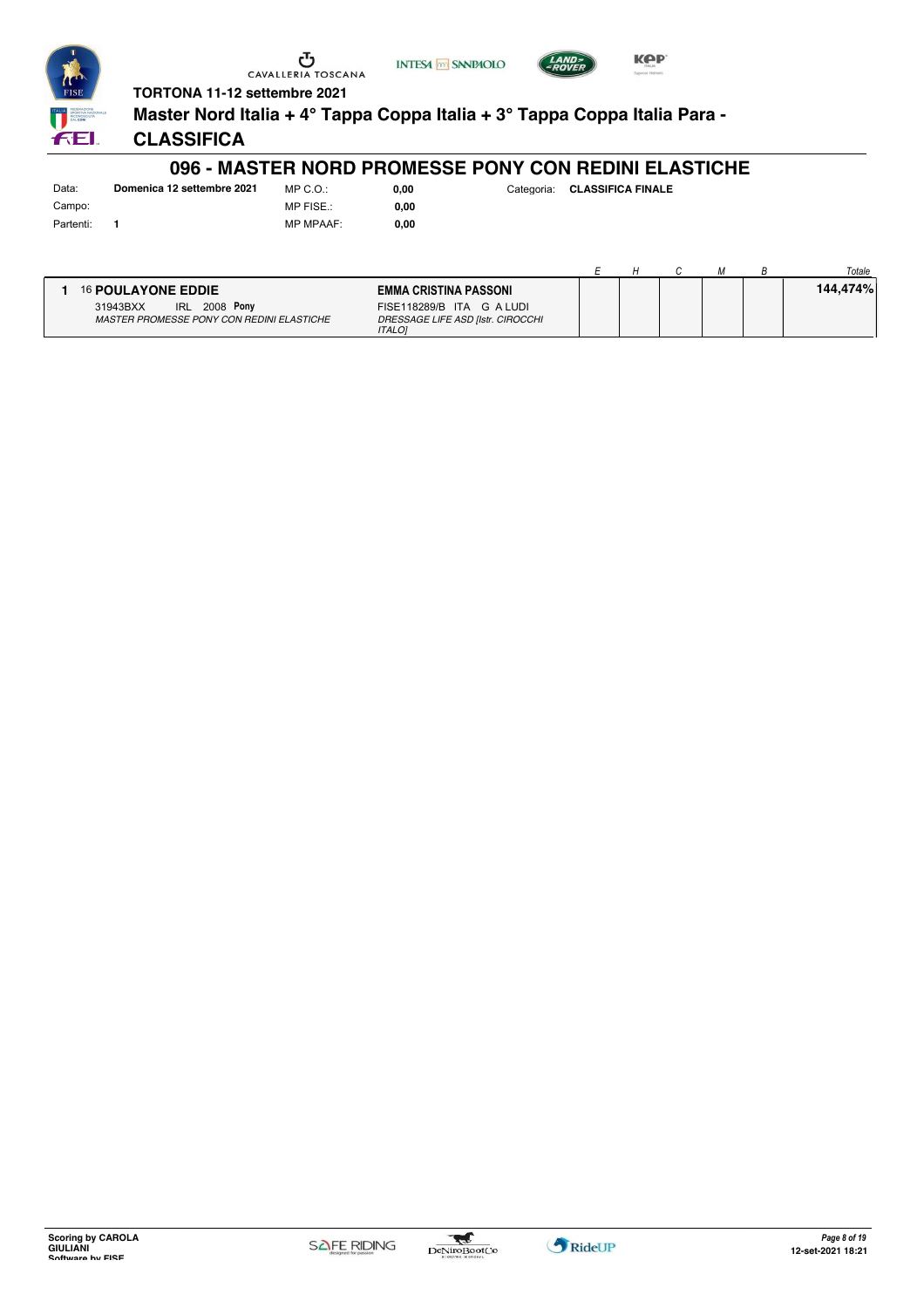



**Master Nord Italia + 4° Tappa Coppa Italia + 3° Tappa Coppa Italia Para -**

# **CLASSIFICA**

# **099 - MASTER NORD PROMESSE CAVALLI**

| Data:     | Domenica 12 settembre 2021 | MP C. O.       |
|-----------|----------------------------|----------------|
| Campo:    |                            | MP FISE.:      |
| Partenti: |                            | <b>MP MPAA</b> |

MP MPAAF: **0,00 0,00**

| 0.00 | Categoria: | <b>CLASSIFICA FINALE</b> |
|------|------------|--------------------------|
|      |            |                          |

|                                                                                   |                                                                                                                     |  |  | Totale   |
|-----------------------------------------------------------------------------------|---------------------------------------------------------------------------------------------------------------------|--|--|----------|
| 21 PRINCE DU PRE<br>10978F<br>FRA 2003<br><b>MASTER PROMESSE CAVALLI</b>          | <b>BEATRICE VALLE</b><br>FISE42334/A ITA J Brev.<br>SSD CENTRO IPPICO IL TORRIONE SRL<br>[Istr. BOLOGNA ADONELLA]   |  |  | 134.210% |
| 2 81 CERANO GOLDEN LANDRA<br>20286A<br>NED 2007<br><b>MASTER PROMESSE CAVALLI</b> | <b>BENEDETTA BALZA</b><br>FISE29647/KA ITA Y ALUDI<br>SSD CENTRO IPPICO IL TORRIONE SRL<br>[Istr. RANGONE CAMILLO]  |  |  | 128,210% |
| 3 17 DOLLAR D' AMOUR<br>28937T<br>ITA 2012<br><b>MASTER PROMESSE CAVALLI</b>      | <b>LUIGI ANDREA FAUSTINI</b><br>FISE137602/B ITA C Brev.<br>IPPOKAMPO STABLE [Istr. PULCINI GIULIA<br><b>MARIA1</b> |  |  | 104.790% |

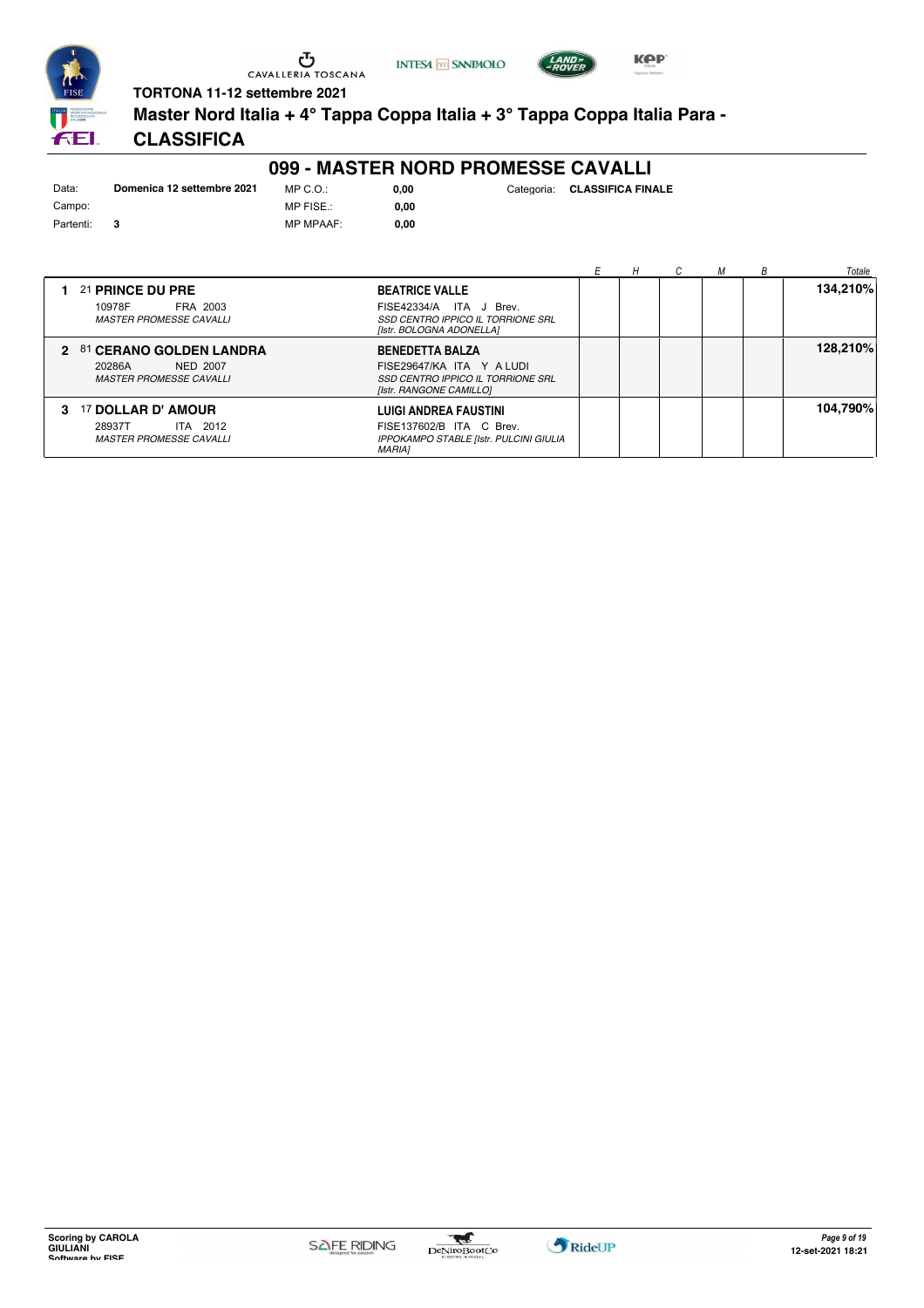

**INTESA** M SANPAOLO



#### **TORTONA 11-12 settembre 2021**

**Master Nord Italia + 4° Tappa Coppa Italia + 3° Tappa Coppa Italia Para -**

### **CLASSIFICA**

#### **102 - MASTER NORD ESORDIENTI PONY**

Data: **Domenica 12 settembre 2021** Campo: Partenti: **1**

MP C.O.: MP FISE.: MP MPAAF: **0,00**

**0,00**

**0,00** Categoria: **CLASSIFICA FINALE**

**KPP** 

|                                  |                                   |  |  | Totale   |
|----------------------------------|-----------------------------------|--|--|----------|
| 26 RAWLINS WYOMING VUX           | <b>LUCREZIA RANGONE</b>           |  |  | 134.186% |
| <b>FRA 2005 Pony</b><br>34540BXX | FISE45094/A ITA G Brev.           |  |  |          |
| <b>MASTER ESORDIENTI PONY</b>    | SSD CENTRO IPPICO IL TORRIONE SRL |  |  |          |
|                                  | <b>Ilstr. RANGONE CAMILLO1</b>    |  |  |          |

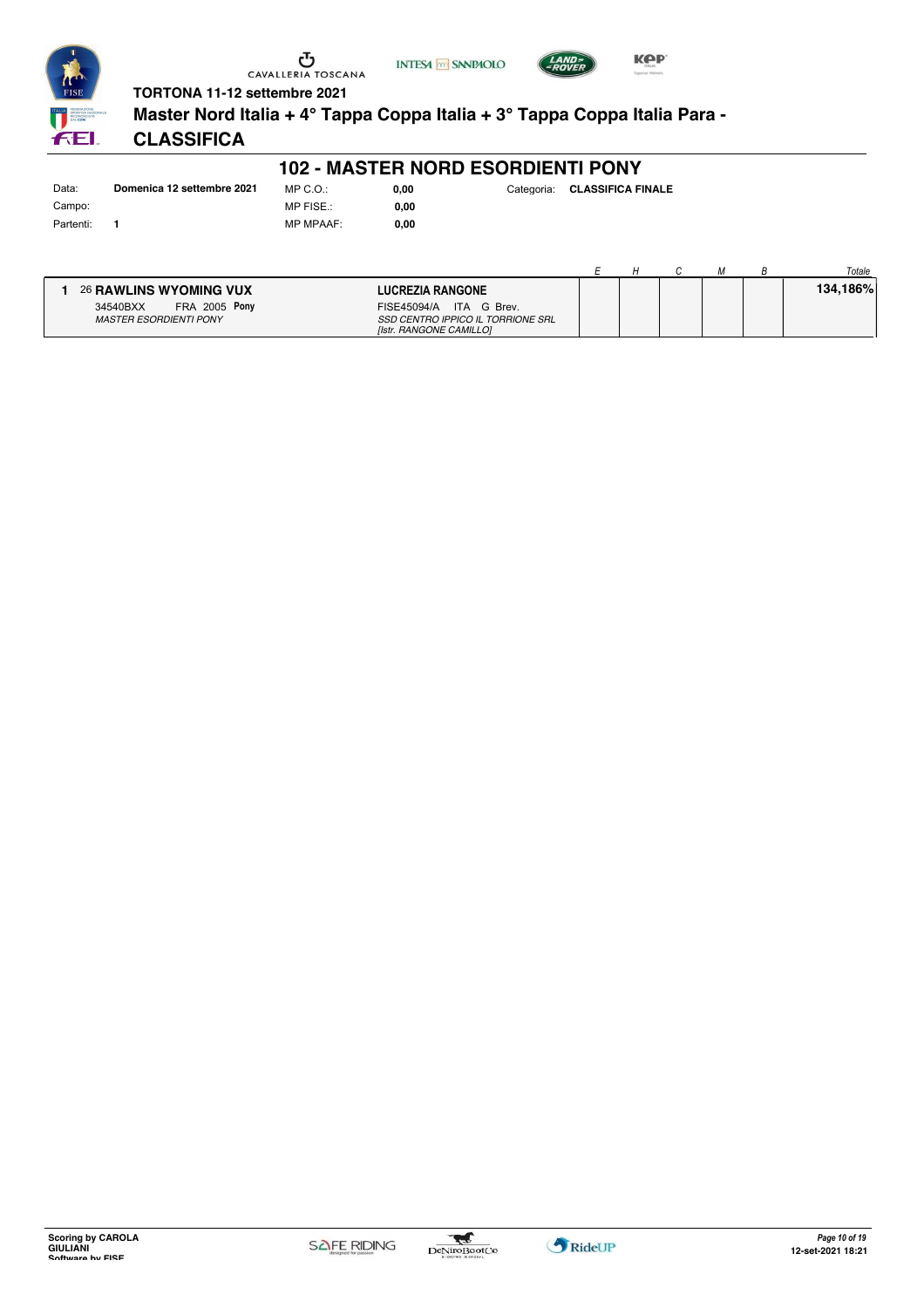

**INTESA** M SANPAOLO



**Master Nord Italia + 4° Tappa Coppa Italia + 3° Tappa Coppa Italia Para -**

# **CLASSIFICA**

#### **105 - MASTER NORD ESORDIENTI JUNIOR**

**0,00** Categoria: **CLASSIFICA FINALE**

**KPP** 

| Data:     | Domenica 12 settembre 2021 | MP C.O.:         | 0.00 |
|-----------|----------------------------|------------------|------|
| Campo:    |                            | MP FISE.:        | 0.00 |
| Partenti: |                            | <b>MP MPAAF:</b> | 0.00 |

|                                                                                     |                                                                                                                                | Н | м | B | Totale   |
|-------------------------------------------------------------------------------------|--------------------------------------------------------------------------------------------------------------------------------|---|---|---|----------|
| 28 ARNO VAN'T HOF<br>BEL 2000<br>22041G<br><b>MASTER ESORDIENTI JUNIOR</b>          | <b>CHANEL MONCECCHI</b><br>FISE145684/B ITA J Brev.<br>DRESSAGE LIFE ASD [Istr. CIROCCHI<br><b>ITALOI</b>                      |   |   |   | 135,666% |
| 2 25 DRACO MALFOY<br>14245D<br>GER 2003<br><b>MASTER ESORDIENTI JUNIOR</b>          | <b>MADDALENA LUCCHINI</b><br>FISE42649/D ITA C Brev.<br>SCUDERIA MELISSA [Istr. VANZANI<br><b>MELISSA1</b>                     |   |   |   | 134,124% |
| 3 20 GRINGO VD FALIEBERG<br>32909BXX<br>NED 2011<br><b>MASTER ESORDIENTI JUNIOR</b> | <b>ISABELLA MARIA ROSSINI</b><br>FISE115163/B ITA C Brev. DRES<br>GARAVELLA RIDING CLUB ASD [Istr.<br><b>MARTINELLO LUCIAI</b> |   |   |   | 124,348% |

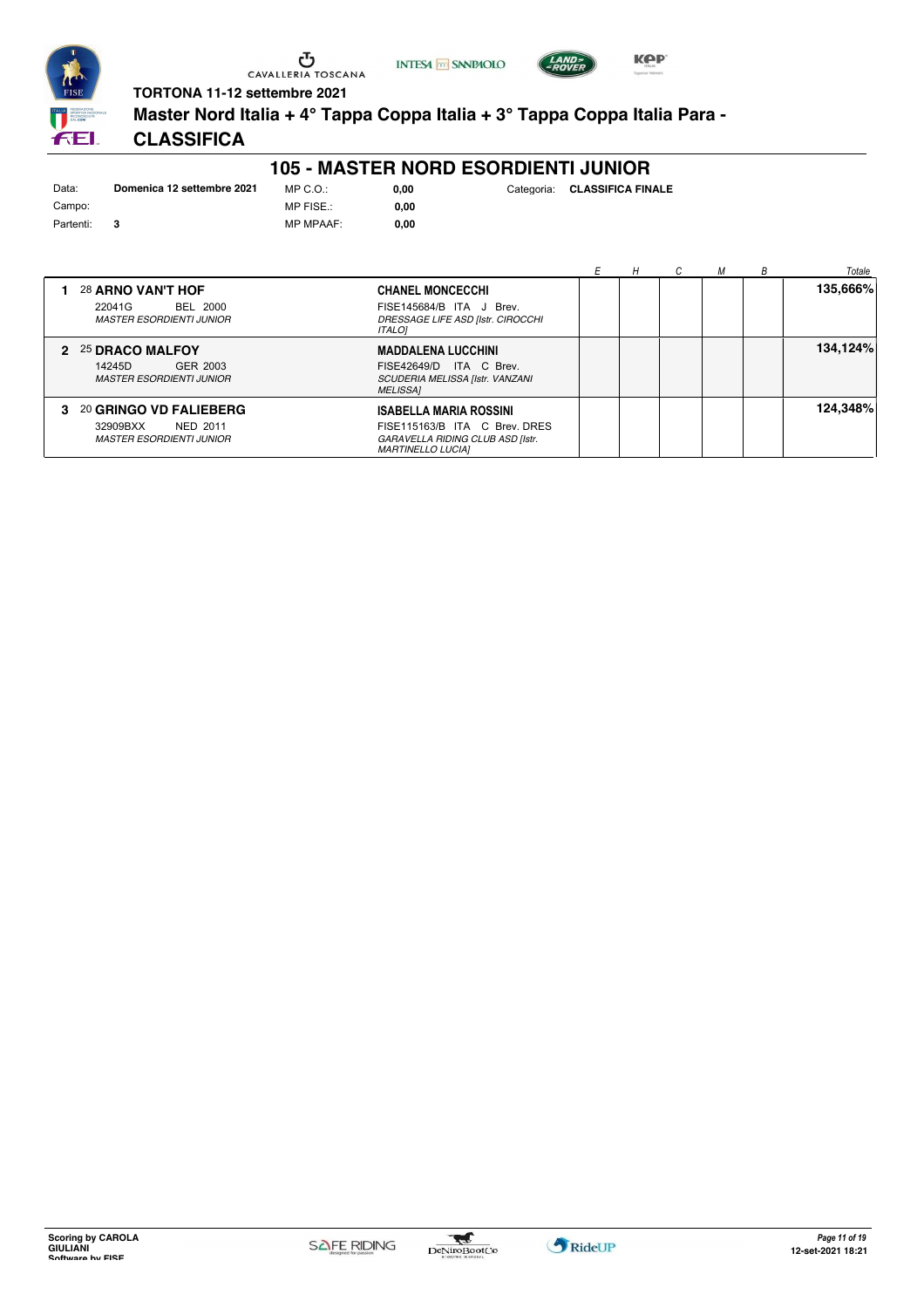

 $C.O.$ : FISE.:





**TORTONA 11-12 settembre 2021**

**Master Nord Italia + 4° Tappa Coppa Italia + 3° Tappa Coppa Italia Para -**

# **CLASSIFICA**

#### **108 - MASTER NORD ESORDIENTI SENIOR**

| Data:     | Domenica 12 settembre 2021 | MF |
|-----------|----------------------------|----|
| Campo:    |                            | MF |
| Partenti: |                            | MF |

MP MPAAF: **0,00 0,00**

|                                                                                            |  |  | Totale   |
|--------------------------------------------------------------------------------------------|--|--|----------|
| 23 FLEKKIE<br>ATLAS BIANCHI                                                                |  |  | 128,986% |
| <b>NED 2008 Pony</b><br>ITA S Brev.<br>17030A<br><b>FISE35157/A</b>                        |  |  |          |
| <b>MASTER ESORDIENTI SENIOR</b><br>SCUD. S. GIACOMO ASD [Istr. LERMA ZARA<br><b>PAOLAI</b> |  |  |          |
| 2 22 URANIE D'ES<br><b>MONICA BEGNINI</b>                                                  |  |  | 111,570% |
| ITA S Brev. DRES<br>05082S<br>FRA 2008<br>FISE42669/D                                      |  |  |          |
| C.I. VOLA CON PEGASO [Istr. FABRIS<br><b>MASTER ESORDIENTI SENIOR</b><br>GIULIANA]         |  |  |          |

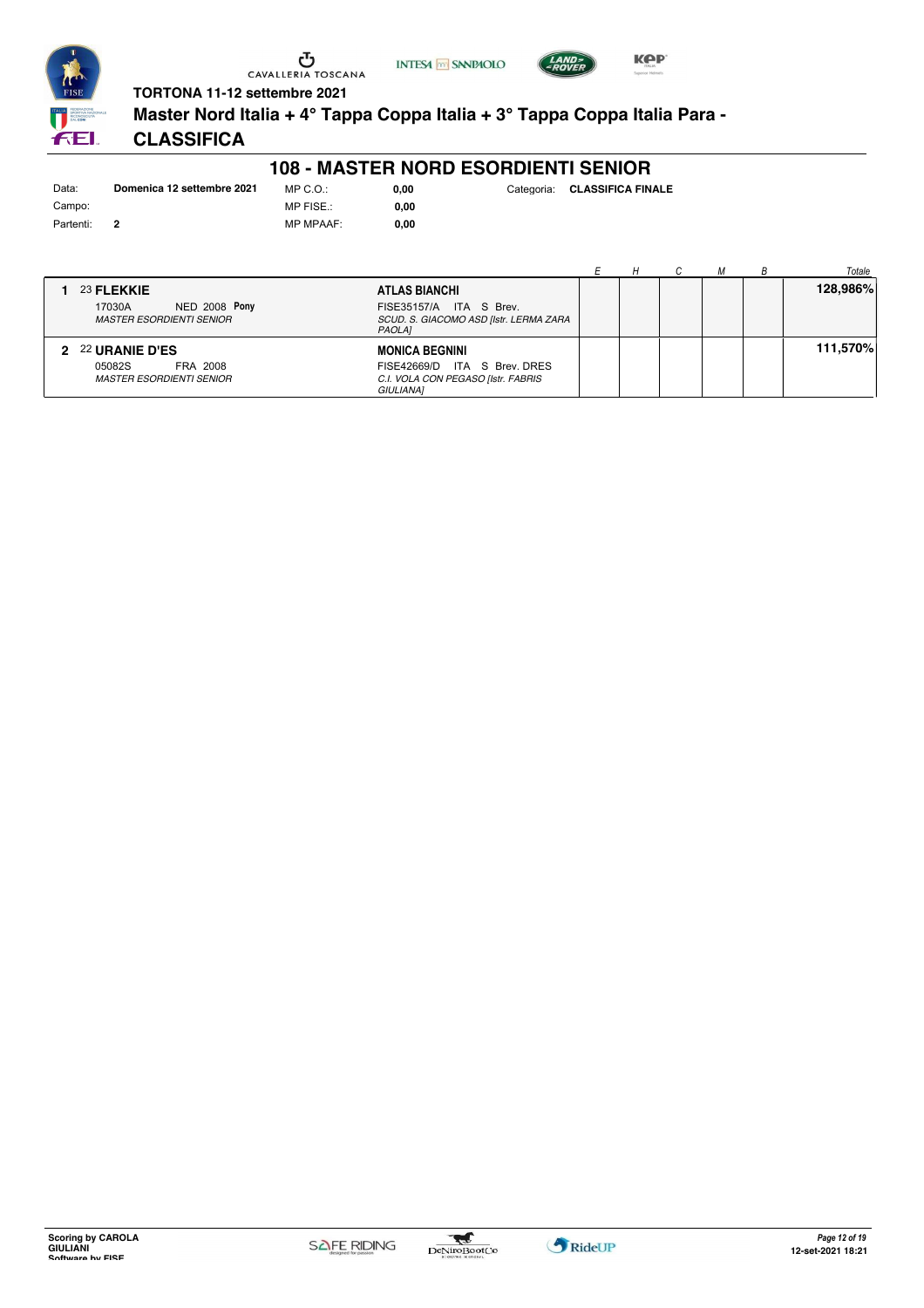



**Master Nord Italia + 4° Tappa Coppa Italia + 3° Tappa Coppa Italia Para -**

**INTESA** M SANPAOLO

# **CLASSIFICA**

#### **111 - MASTER NORD EMERGENTI SENIOR**

| Data:     | Domenica 12 settembre 2021 | MP C. O.         |
|-----------|----------------------------|------------------|
| Campo:    |                            | MP FISE.:        |
| Partenti: |                            | <b>MP MPAAF:</b> |

 $0,00$ **0,00**

**0,00** Categoria: **CLASSIFICA FINALE**

**KPP** 

|   |                                                      |                                                                |  |  | Totale   |
|---|------------------------------------------------------|----------------------------------------------------------------|--|--|----------|
|   | 29 FUNDADOR                                          | <b>LAURA MONTABONE</b>                                         |  |  | 124,013% |
|   | ESP 2009<br>21090A<br><b>MASTER EMERGENTI SENIOR</b> | ITA S Brev.<br>011606/A<br>R.C.C.IL QUADRIFOGLIO [Istr. BONORA |  |  |          |
|   |                                                      | CAROLINA1                                                      |  |  |          |
| 2 | <b>30 MARRON GLACEE</b>                              | <b>CESIRA CARIA</b>                                            |  |  | 121,358% |
|   | ITA 2005<br>02604N                                   | ITA S Brev.<br>003331/A                                        |  |  |          |
|   | <b>MASTER EMERGENTI SENIOR</b>                       | SSD CENTRO IPPICO IL TORRIONE SRL<br>[Istr. BOLOGNA ADONELLA]  |  |  |          |

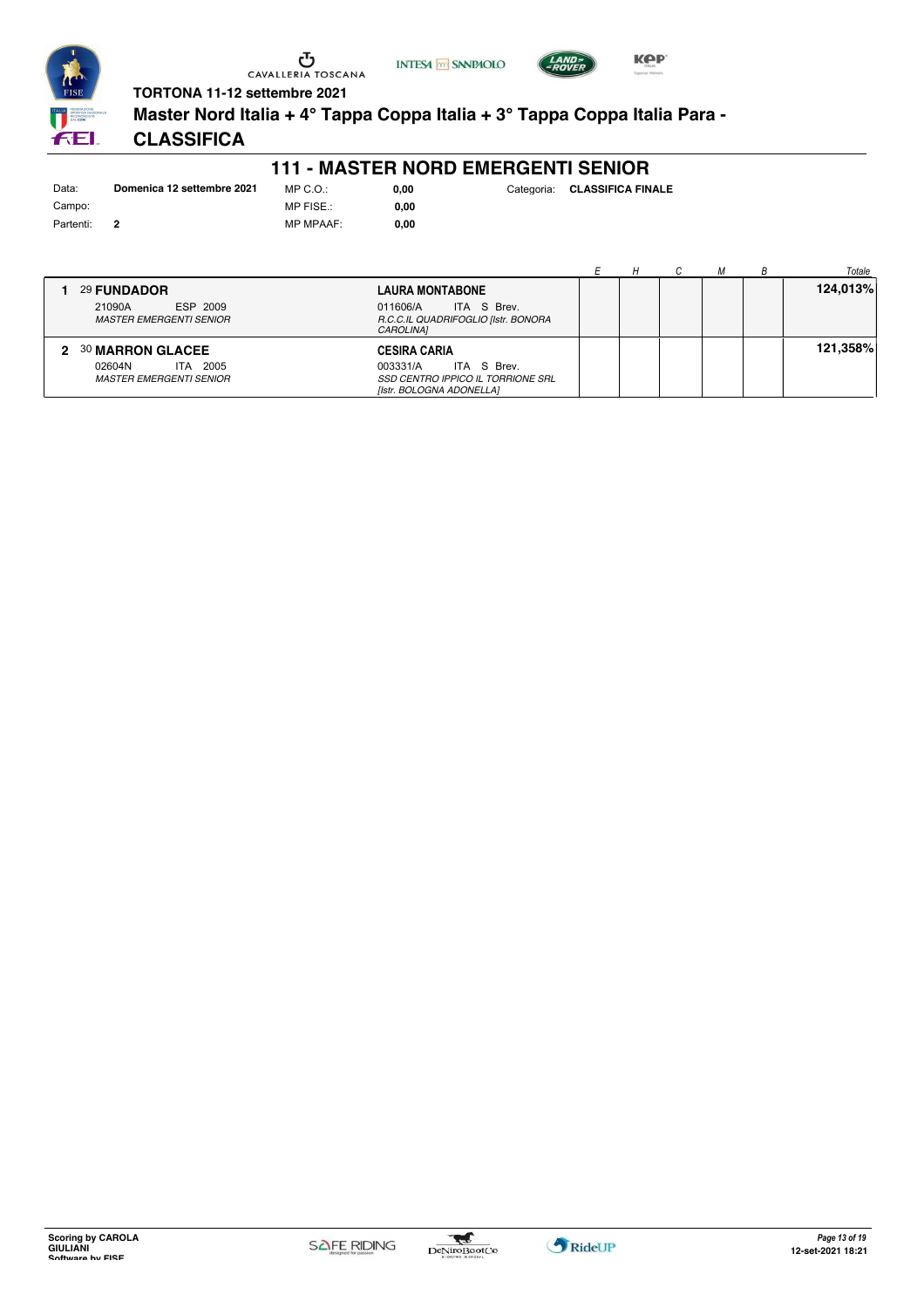





**TORTONA 11-12 settembre 2021**

**Master Nord Italia + 4° Tappa Coppa Italia + 3° Tappa Coppa Italia Para -**

### **CLASSIFICA**

#### **114 - MASTER NORD EMERGENTI JUNIORS**

| Data:     | Domenica 12 settembre 2021 | $MP C. Q$ .:     |
|-----------|----------------------------|------------------|
| Campo:    |                            | MP FISE.:        |
| Partenti: |                            | <b>MP MPAAF:</b> |

**0,00**

 $0,00$ 

|                                                                                       |                                                                                                                    |  |  | Totale   |
|---------------------------------------------------------------------------------------|--------------------------------------------------------------------------------------------------------------------|--|--|----------|
| 27 VOICE<br>18631A<br><b>NED 2002</b><br><b>MASTER EMERGENTI JUNIOR</b>               | NICOLÒ CIROCCHI<br>FISE91128/B ITA J Brev. DRES<br>DRESSAGE LIFE ASD [Istr. CIROCCHI<br><b>ITALOI</b>              |  |  | 139,259% |
| 2 31 SIRIA DEL CASTEGNO<br>12682D<br>ITA 2012<br><b>MASTER EMERGENTI JUNIOR</b>       | <b>CARLOTTA VALLARELLA</b><br>FISE83949/B ITA C Brev. DRES<br>CI LA STELLA ASD [Istr. SANTORSOLA<br><b>SIMONA1</b> |  |  | 138,765% |
| <b>33 JEREZANO CXXII</b><br>3<br>ESP 2006<br>46946B<br><b>MASTER EMERGENTI JUNIOR</b> | <b>ALICE RAPIS</b><br>FISE124675/B ITA J Brev. DRES<br>DDM DRESSAGE SSD SRL [Istr. PRANDONI<br><b>VITTORIAI</b>    |  |  | 137,223% |

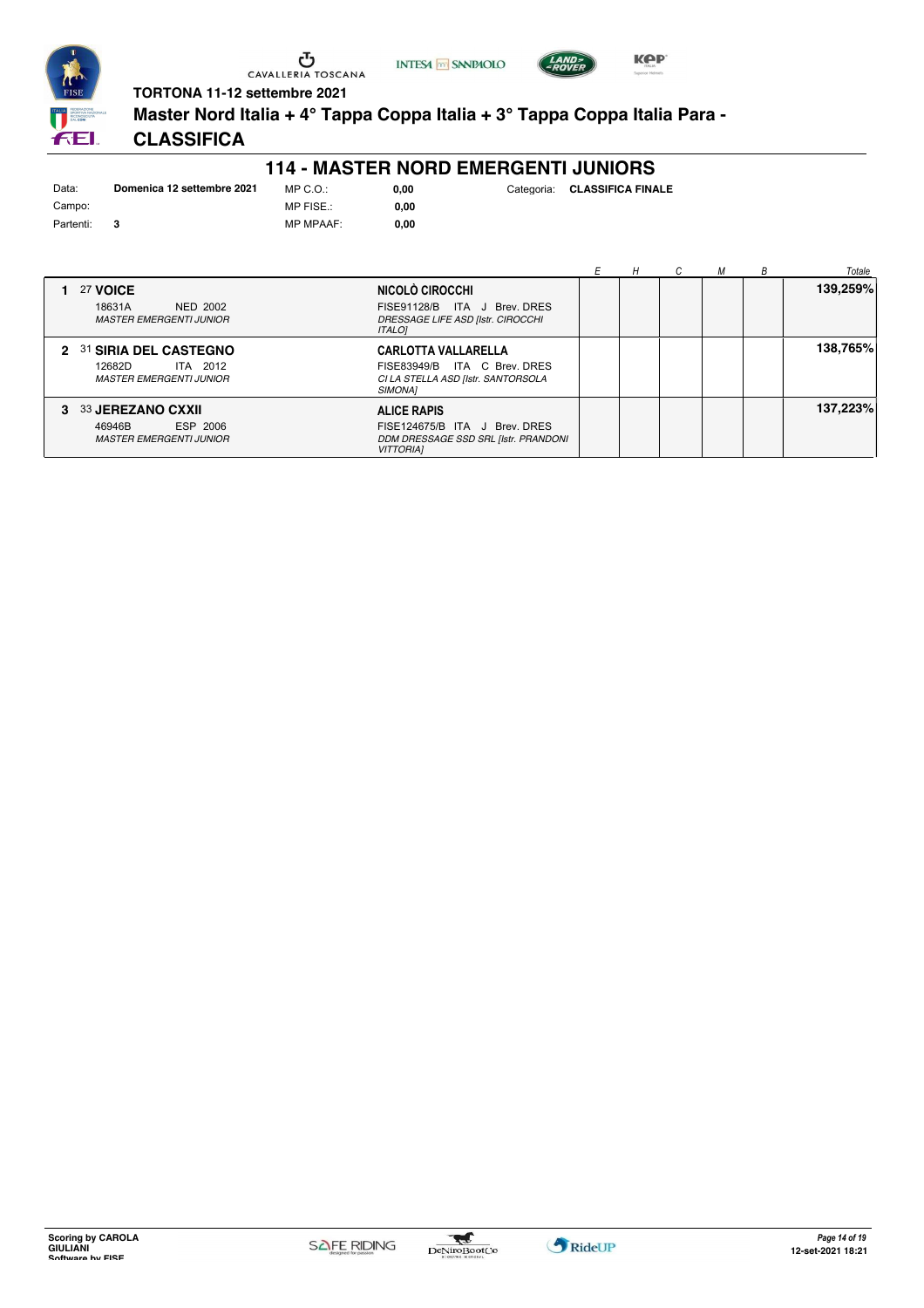





**TORTONA 11-12 settembre 2021 Master Nord Italia + 4° Tappa Coppa Italia + 3° Tappa Coppa Italia Para -**

# **CLASSIFICA**

#### **117 - MASTER NORD EMERGENTI PONY**

Data: **Domenica 12 settembre 2021** Campo: Partenti: **1**

FEI.

MP C.O.: MP FISE.: MP MPAAF: **0,00**

**0,00**

|           |                              |                                                    |  |  | Totale   |
|-----------|------------------------------|----------------------------------------------------|--|--|----------|
| 34 SIAMBO |                              | <b>CECILIA BENETTON</b>                            |  |  | 132,654% |
| 13567D    | CZE 2008 Pony                | FISE52655/D ITA C Brev. DRES                       |  |  |          |
|           | <b>MASTER EMERGENTI PONY</b> | SCUDERIA MELISSA [Istr. VANZANI<br><b>MELISSAI</b> |  |  |          |

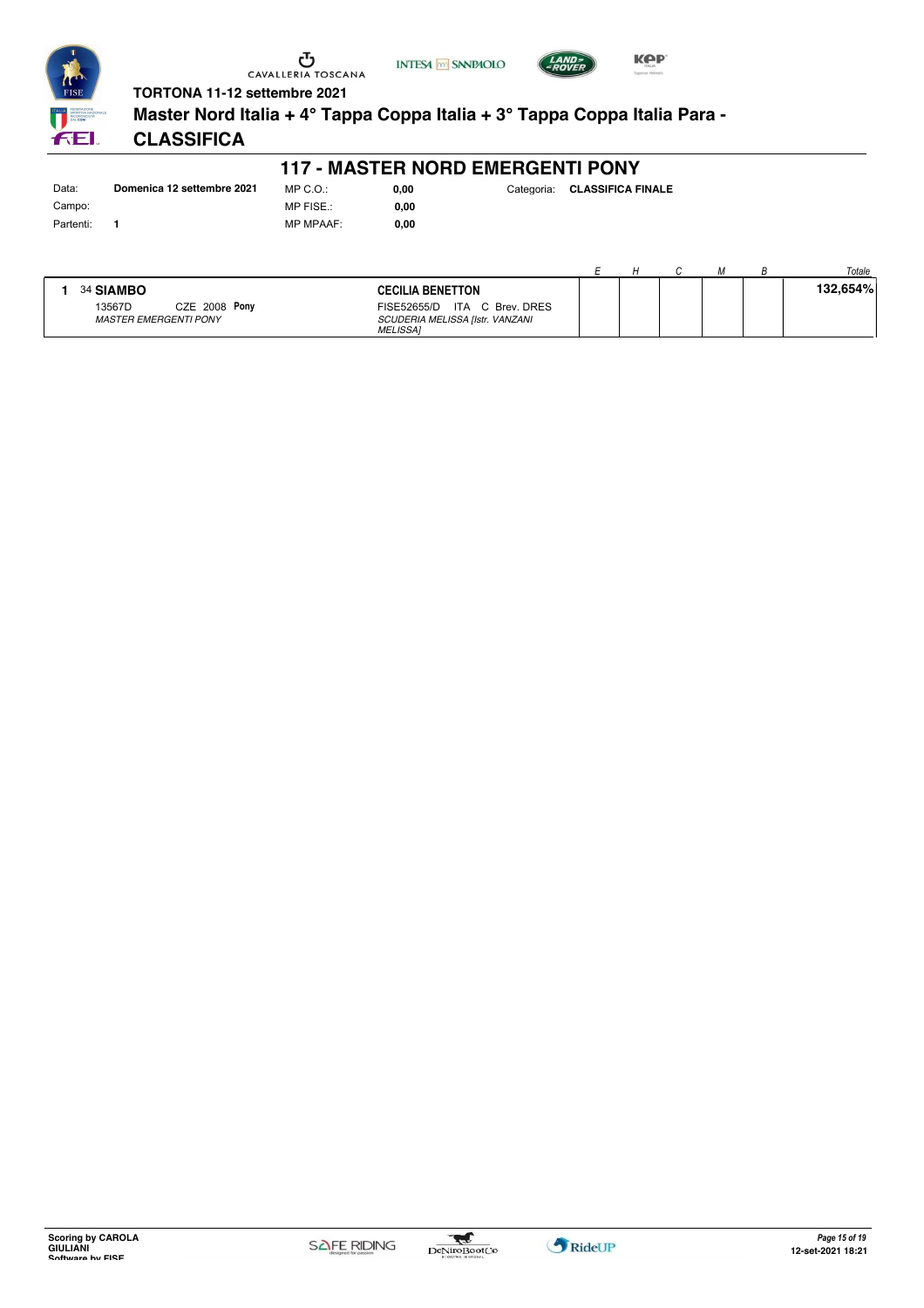

**INTESA M** SANPAOLO



**Master Nord Italia + 4° Tappa Coppa Italia + 3° Tappa Coppa Italia Para -**

# **CLASSIFICA**

#### **120 - MASTER NORD ESPERTI JUNIORS**

**500,00** Categoria: **CLASSIFICA FINALE**

**KPP** 

| Data:     | Domenica 12 settembre 2021 | MP C. O.         | 500.00 |
|-----------|----------------------------|------------------|--------|
| Campo:    |                            | MP FISE.:        | 0.00   |
| Partenti: |                            | <b>MP MPAAF:</b> | 0.00   |

|                                                    |                                                                                         | Н | М | B | Totale           |
|----------------------------------------------------|-----------------------------------------------------------------------------------------|---|---|---|------------------|
| 42 FURST W                                         | <b>CLAUDIO BODEI</b>                                                                    |   |   |   | 137,870%         |
| 25294G<br>GER 2012<br><b>MASTER ESPERTI JUNIOR</b> | ITA J 1°G DRES<br>FISE64308/B<br>CAVALLERIZZA BETTONI [Istr. GOBETTI<br><b>VANESSA1</b> |   |   |   | €150,00          |
| 2 39 SAMBUCCO 8                                    | ARIANNA UNGUREAN                                                                        |   |   |   | 127,905%         |
| 19879A<br>GER 2003<br><b>MASTER ESPERTI JUNIOR</b> | FISE43288/A ITA J Brev. DRES<br>SCUD. S. GIACOMO ASD [Istr. LERMA ZARA<br>PAOLA]        |   |   |   | €125,00          |
| 3 37 NILO DEL CASTEGNO                             | <b>MARTINA SERPENTINO</b>                                                               |   |   |   | 125,464%         |
| 14329A<br>ITA 2007<br><b>MASTER ESPERTI JUNIOR</b> | FISE87839/B ITA C Brev.<br>CI LA STELLA ASD [Istr. MAZZA DIEGO]                         |   |   |   | €75.00           |
| 4 35 ALBERTINO                                     | <b>GIULIA BONIFATTO</b>                                                                 |   |   |   | 125,125%         |
| 07947D<br>GER 2006<br><b>MASTER ESPERTI JUNIOR</b> | ITA C Brev. DRES<br>FISE33460/D<br>L.L.H. SSD A RL [Istr. LANZA LUCA]                   |   |   |   | $\epsilon$ 50.00 |

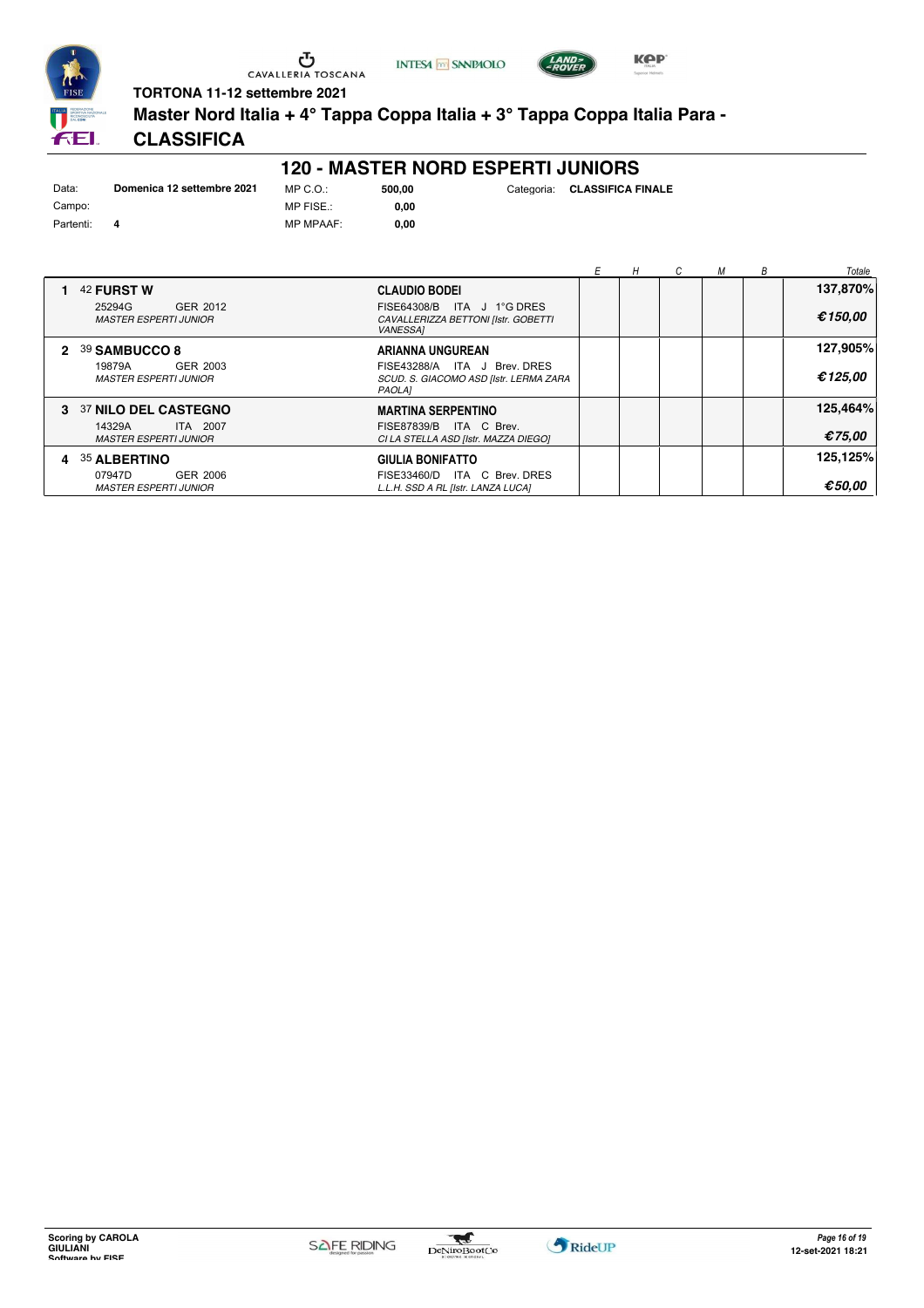





**TORTONA 11-12 settembre 2021**

**Master Nord Italia + 4° Tappa Coppa Italia + 3° Tappa Coppa Italia Para -**

### **CLASSIFICA**

#### **123 - MASTER NORD GENTLEMAN RIDER F**

Data: **Domenica 12 settembre 2021** Campo: Partenti: **2**

**1** 40 **TALADOR RJ**

MP C.O.: MP FISE.: MP MPAAF: **0,00**

**0,00**

**250,00** Categoria: **CLASSIFICA FINALE**

|                                  | н |  | Totale   |
|----------------------------------|---|--|----------|
| <b>RICARDO EMILIO QUEIROS DE</b> |   |  | 131,350% |
| $FISF42455/F$ POR S 1°G DRES     |   |  |          |

| ESP 2012<br>34414BXX<br><b>MASTER GENTLEMAN RIDER F SENIOR</b> | POR S 1°G DRES<br>FISE42455/F<br>SCUDERIA DEL CHIGNOLO ASD [Istr.<br><b>ALUOME THOMASI</b> |  | €75.00   |
|----------------------------------------------------------------|--------------------------------------------------------------------------------------------|--|----------|
| <b>36 AMARONE</b>                                              | <b>GERALDINE DE WATTEVILLE</b>                                                             |  | 128,671% |
| 46726B<br>GER 2010<br>MASTER GENTLEMAN RIDER F SENIOR          | FISE29562/G ITA S Brev.<br>GARAVELLA RIDING CLUB ASD [Istr.<br><b>MARTINELLO LUCIAI</b>    |  | €62.50   |

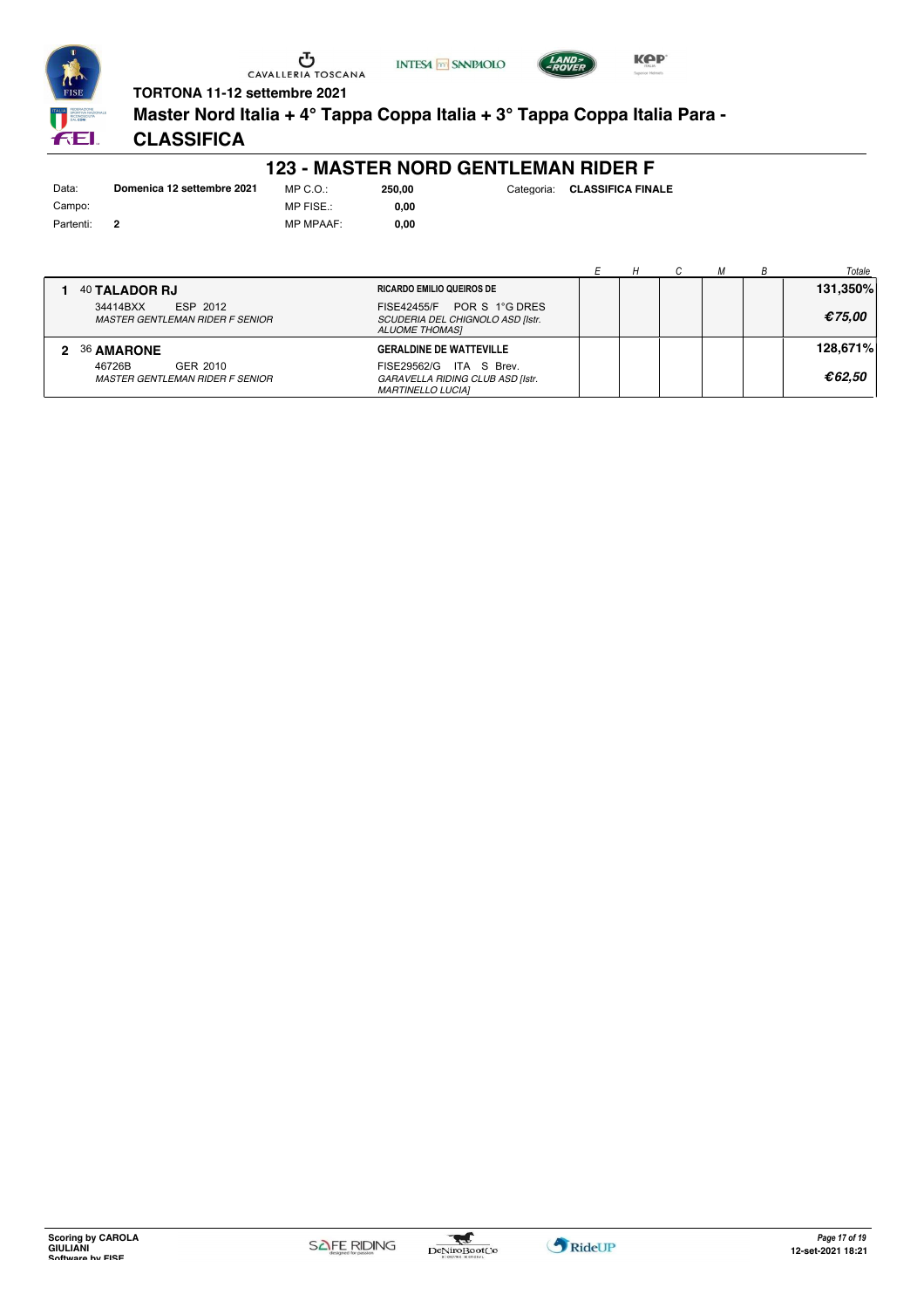





**TORTONA 11-12 settembre 2021 Master Nord Italia + 4° Tappa Coppa Italia + 3° Tappa Coppa Italia Para -** FEI.

# **CLASSIFICA**

### **126 - MASTER NORD GENTLEMAN RIDER F YR**

| Data:     | Domenica 12 settembre 2021 |
|-----------|----------------------------|
| Campo:    |                            |
| Partenti: |                            |

MP C.O.: MP FISE.: MP MPAAF: **0,00**

**0,00**

|                                      |                                          |  |  | Totale   |
|--------------------------------------|------------------------------------------|--|--|----------|
| 38 DON RUBINO                        | <b>LEONARDO TOSELLI</b>                  |  |  | 129.186% |
| 34737BXX<br>GER 2012                 | FISE40175/B ITA Y 1°G DRES               |  |  |          |
| MASTER GENTLEMAN RIDER F YOUNG RIDER | C.I.IL CASTEGNO [Istr. SCOLARI CRISTINA] |  |  | €75.00   |

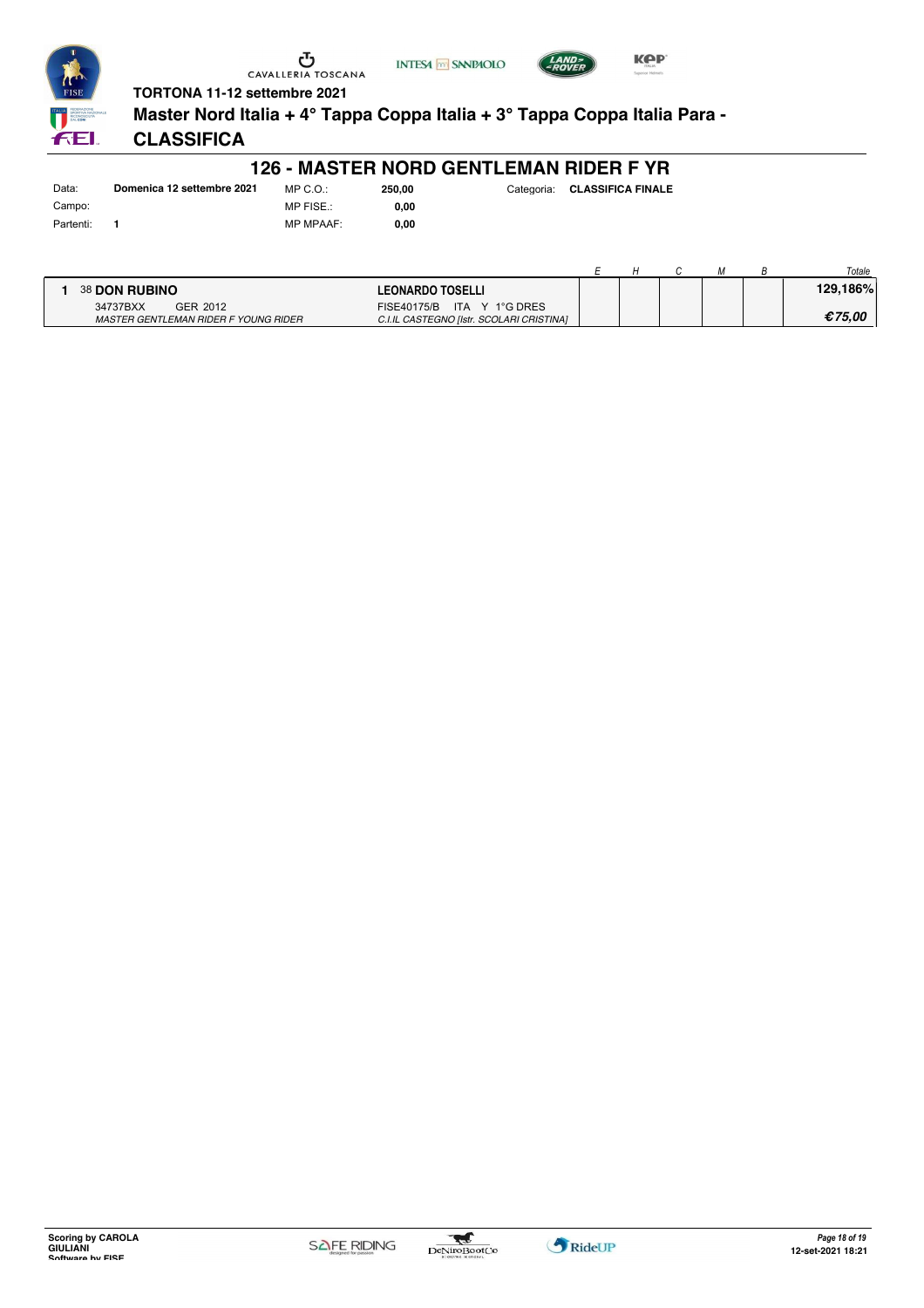





**Master Nord Italia + 4° Tappa Coppa Italia + 3° Tappa Coppa Italia Para -**

# **CLASSIFICA**

| Data:     | Domenica 12 settembre 2021 | MP |
|-----------|----------------------------|----|
| Campo:    |                            | MP |
| Partenti: | з                          | MP |

**128 - MASTER NORD ISTRUTTORI**

 $C.O.$ : FISE.: MP MPAAF: **0,00**

**0,00**

|                                                         |                                                                                             | н |  | Totale   |
|---------------------------------------------------------|---------------------------------------------------------------------------------------------|---|--|----------|
| 44 CELESTE DI FONTE ABETI                               | NORMA PAOLI                                                                                 |   |  | 135,832% |
| 03347R<br>ITA 2013<br><b>MASTER ISTRUTTORI</b>          | ITA S 2°G DRES<br>FISE007082<br>DRESSAGE LIFE ASD [Istr. CIROCCHI<br><b>ITALOI</b>          |   |  | €50.10   |
| 2 48 GAL-S                                              | <b>FRANCESCA TRISOGLIO</b>                                                                  |   |  | 126,996% |
| 29696BXX<br><b>NED 2011</b><br><b>MASTER ISTRUTTORI</b> | ITA S 1°G DRES<br>001522/A<br>A.I.MONREGALESE [Istr. FERRERO<br><b>GIACOMO1</b>             |   |  | €41,75   |
| 47 HIEGO                                                | <b>JACOPO MAGLIO</b>                                                                        |   |  | 126,926% |
| POR 2012<br>48112B<br><b>MASTER ISTRUTTORI</b>          | ITA S $2^{\circ}$ G<br>025082/B<br>SCUDERIE SAN MARTINO ASD [Istr.<br><b>MAGLIO JACOPO1</b> |   |  | €25,05   |

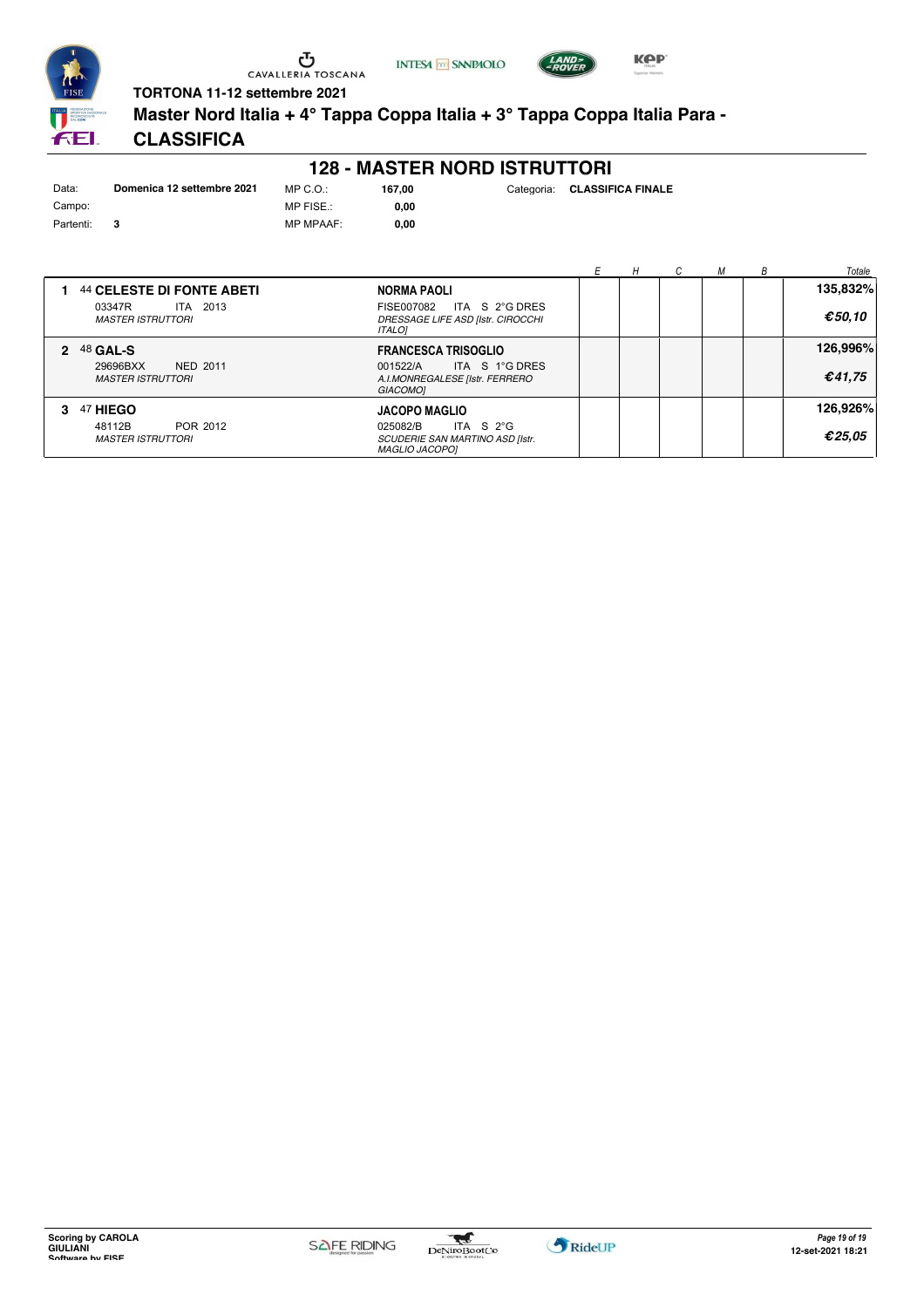





LAND-<br>- POVER

**TORTONA 11-12 settembre 2021**

**Master Nord Italia + 4° Tappa Coppa Italia + 3° Tappa Coppa Italia Para -**

# **CLASSIFICA**

|           |                            |                  |        | 051 - COPPA ITALIA 4ANNI |                              |
|-----------|----------------------------|------------------|--------|--------------------------|------------------------------|
| Data:     | Domenica 12 settembre 2021 | MP C.O.:         | 250.00 |                          | Categoria: CLASSIFICA FINALE |
| Campo:    |                            | MP FISE.:        | 0.00   |                          |                              |
| Partenti: | - 6                        | <b>MP MPAAF:</b> | 0.00   |                          |                              |

|    |                                                                             |                                                                                                                                | E | H | C | М | B | Totale   |
|----|-----------------------------------------------------------------------------|--------------------------------------------------------------------------------------------------------------------------------|---|---|---|---|---|----------|
|    | 69 SIR ELKINTOT<br>ITA 2017<br>21964A<br>MIPAAF + COPPA ITALIA 4ANNI        | <b>MARGHERITA JOSI PAGLIERI</b><br>ITA S 1°G DRES<br><b>FISE9949/A</b><br>IL CIRCOLO DI NOVI ASD [Istr. COCCO<br><b>BRUNOI</b> |   |   |   |   |   | 154,400% |
|    | 73 GRIFON D'ORO DI FONTEABETI<br>21834A<br>ITA 2017<br>COPPA ITALIA 4ANNI   | <b>RICARDO EMILIO QUEIROS DE</b><br>FISE42455/F POR S 1°G DRES<br>SCUDERIA DEL CHIGNOLO ASD [Istr.<br><b>ALUOME THOMAS!</b>    |   |   |   |   |   | 154,400% |
| з. | 70 THUNDERBIRD<br>GER 2017<br>46974B<br>COPPA ITALIA 4ANNI                  | <b>MARIA MILLA</b><br>004839/B<br>ITA S 2°G DRES<br>SCUDERIA DELLA ROVERE SSD A RL [Istr.<br><b>MILLA MARIA1</b>               |   |   |   |   |   | 153,600% |
| 4  | 72 HEINEKEN AC<br>17420E<br>ITA 2017<br>COPPA ITALIA 4ANNI                  | <b>VALENTINA ORENGO</b><br>FISE13813/E ITA S 1°G DRES<br>CI SHERWOOD ASD [Istr. ]                                              |   |   |   |   |   | 139,200% |
| 5  | 68 MON AMOUR DS<br><b>NED 2017</b><br>48206B<br>COPPA ITALIA 4ANNI          | <b>MATTIA ALGHISI</b><br>FISE71783/B ITA S 1°G DRES<br>DRESSAGE LIFE ASD [Istr. CIROCCHI<br><b>ITALOI</b>                      |   |   |   |   |   | 136,400% |
| 5. | 71 AURORA DEL CASTEGNO<br>48208B<br>ITA 2017<br>COPPA ITALIA 4ANNI + MIPAAF | <b>MATTIA ALGHISI</b><br>FISE71783/B ITA S 1°G DRES<br>DRESSAGE LIFE ASD [Istr. CIROCCHI<br><b>ITALOI</b>                      |   |   |   |   |   | 136,400% |

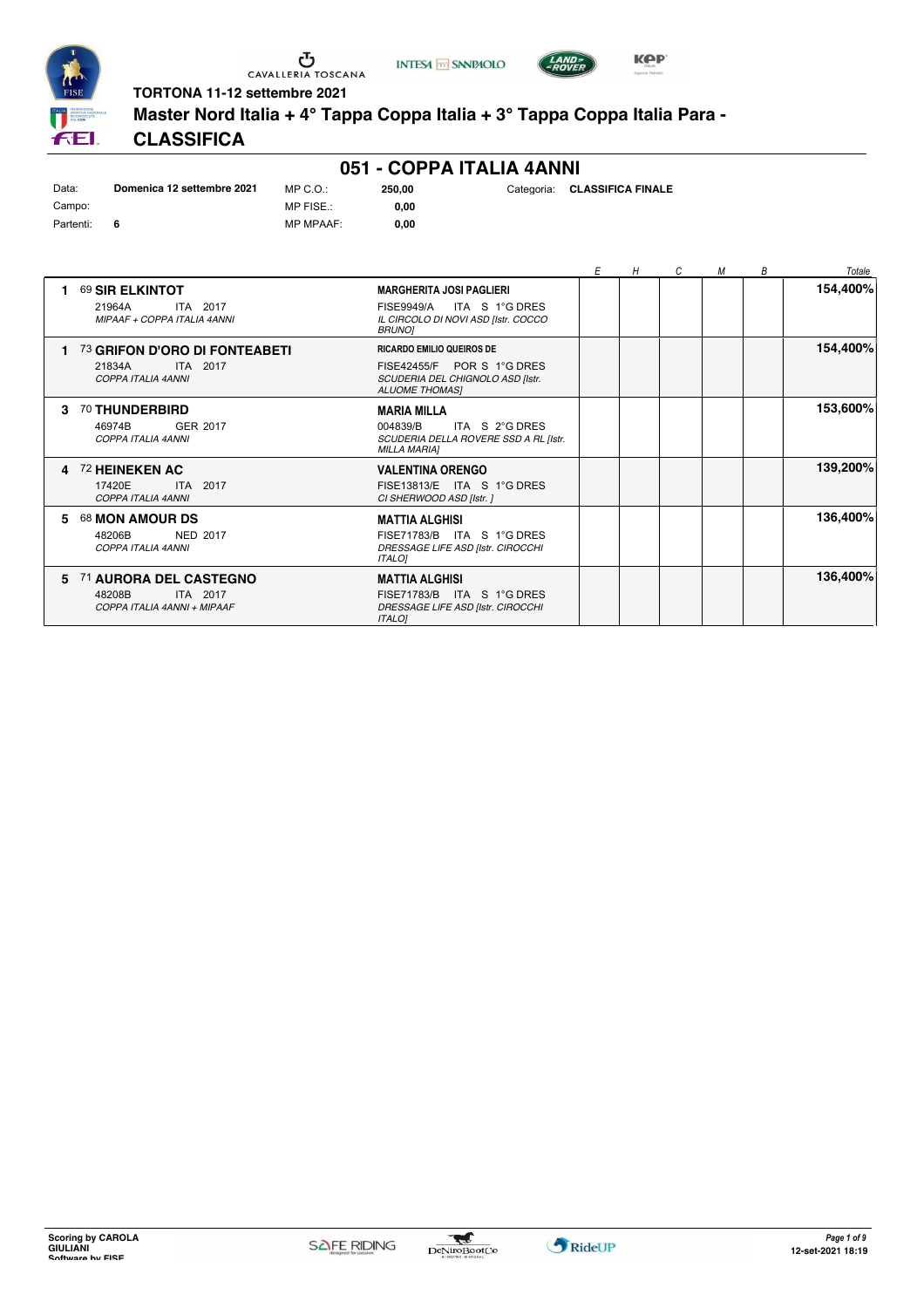





**250,00** Categoria: **CLASSIFICA FINALE**

**TORTONA 11-12 settembre 2021**

**Master Nord Italia + 4° Tappa Coppa Italia + 3° Tappa Coppa Italia Para -**

# **CLASSIFICA**

|           |                            |                  |        | 054 - COPPA ITALIA 5ANNI |     |
|-----------|----------------------------|------------------|--------|--------------------------|-----|
| Data:     | Domenica 12 settembre 2021 | $MP C. Q$ .:     | 250.00 | Categoria:               | -CL |
| Campo:    |                            | MP FISE.:        | 0.00   |                          |     |
| Partenti: | 3                          | <b>MP MPAAF:</b> | 0.00   |                          |     |

|                                                       |                                                                                  |  |  | Totale   |
|-------------------------------------------------------|----------------------------------------------------------------------------------|--|--|----------|
| 76 FLIRT DELLA PIROUETTE                              | <b>RACHELE BANCORA</b>                                                           |  |  | 144,400% |
| SCN 2016<br>29819K<br>COPPA ITALIA 5ANNI              | FISE118695/B ITA J 1°G DRES<br>ASD CI RONCOBELLO [Istr. IEMI MONICA]             |  |  | €75,00   |
| 2 75 LOBELIA-LINA                                     | <b>ANGELICA FUNES</b>                                                            |  |  | 136,400% |
| NED 2016<br>48143B<br>COPPA ITALIA 5ANNI              | FISE40466/B ITA S 1°G DRES<br>CELS [Istr. MULAZZANI ROSSANA]                     |  |  | €62,50   |
| 3 74 BABY JBOY                                        | GIULIA MARIA PULCINI                                                             |  |  | 120.800% |
| 46116B<br>2016<br>ITA.<br>COPPA ITALIA 5ANNI + MIPAAF | FISE37756/B ITA S 1°G<br>IPPOKAMPO STABLE [Istr. PULCINI GIULIA<br><b>MARIA1</b> |  |  | €50.00   |

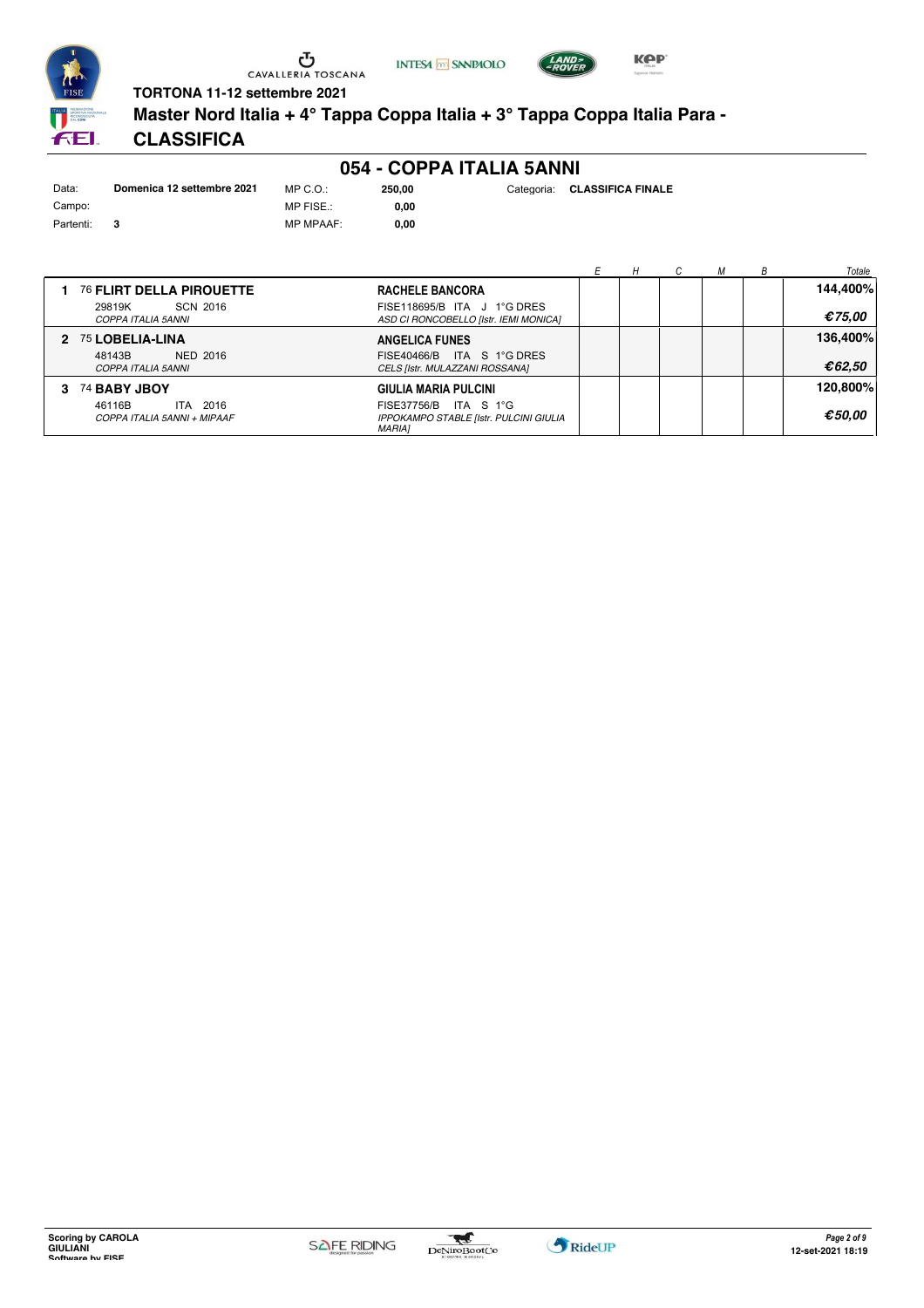



**Master Nord Italia + 4° Tappa Coppa Italia + 3° Tappa Coppa Italia Para -**

**INTESA M** SANPAOLO

# **CLASSIFICA**

|           |                            |                  | 057 - COPPA ITALIA 6ANNI |                              |
|-----------|----------------------------|------------------|--------------------------|------------------------------|
| Data:     | Domenica 12 settembre 2021 | MP C.O.:         | 500.00                   | Categoria: CLASSIFICA FINALE |
| Campo:    |                            | MP FISE.:        | 0.00                     |                              |
| Partenti: |                            | <b>MP MPAAF:</b> | 0.00                     |                              |

|                                          |                                                                  |  |  | Totale   |
|------------------------------------------|------------------------------------------------------------------|--|--|----------|
| 77 FOLLOW ME                             | <b>STEFANIA MONTINI</b>                                          |  |  | 145,000% |
| GER 2015<br>14306D<br>COPPA ITALIA 6ANNI | ITA S 1°G DRES<br>003027/D<br>L.L.H. SSD A RL [Istr. LANZA LUCA] |  |  | €150.00  |





*LAND>*<br>DOVED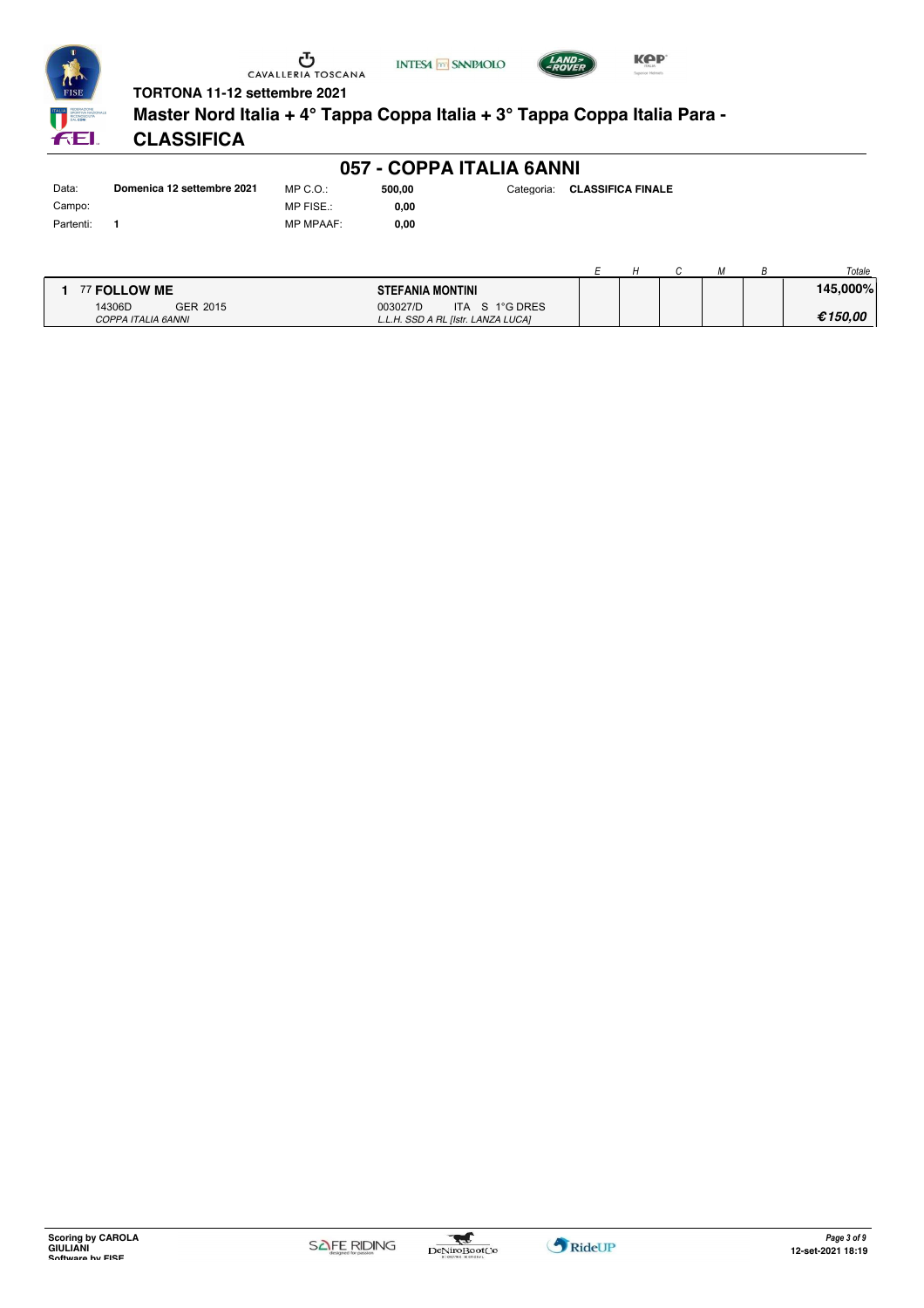





**Master Nord Italia + 4° Tappa Coppa Italia + 3° Tappa Coppa Italia Para -**

# **CLASSIFICA**

| Data:     | Domenica 12 settembre 2021 | $MP C. Q$ .:   |
|-----------|----------------------------|----------------|
| Campo:    |                            | <b>MP FISE</b> |
| Partenti: |                            | <b>MP MPA</b>  |

**058 - COPPA ITALIA 7ANNI**

**500,00** Categoria: **CLASSIFICA FINALE**

 $\mathbb{R}^2$ 

AF: **0,00 0,00**

|                                                        |                                                                                    |  |  | Totale   |
|--------------------------------------------------------|------------------------------------------------------------------------------------|--|--|----------|
| 78 LIBERA DELLA VALGRANDA                              | <b>ESTER SOLDI</b>                                                                 |  |  | 123,396% |
| 2014<br>33728BXX<br>ITA<br>COPPA ITALIA 7ANNI + MIPAAF | ITA S 2°G DRES<br>000770/A<br>G.S.FIAMME AZZURRE [Istr. BERTOLI<br><b>EVELINA1</b> |  |  | €150.00  |

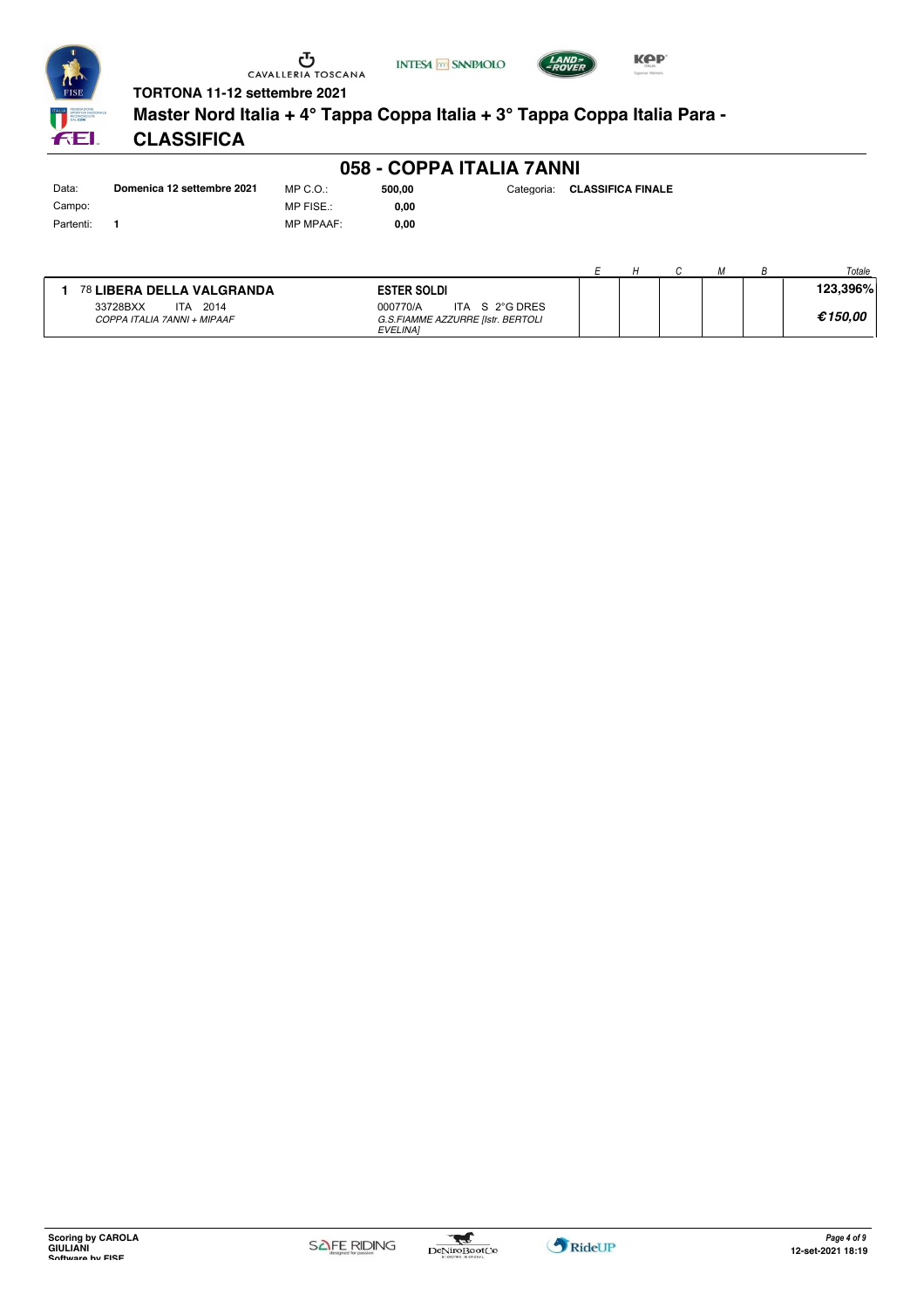





LAND-<br>POVER

**TORTONA 11-12 settembre 2021**

**Master Nord Italia + 4° Tappa Coppa Italia + 3° Tappa Coppa Italia Para -**

# **CLASSIFICA**

|                              |                                                             |                                               | 069 - COPPA ITALIA SENIOR D                                                             |                              |   |   |   |   |   |          |
|------------------------------|-------------------------------------------------------------|-----------------------------------------------|-----------------------------------------------------------------------------------------|------------------------------|---|---|---|---|---|----------|
| Data:<br>Campo:<br>Partenti: | Domenica 12 settembre 2021<br>6                             | $MP C. O.$ :<br>MP FISE.:<br><b>MP MPAAF:</b> | 300,00<br>0,00<br>0,00                                                                  | Categoria: CLASSIFICA FINALE |   |   |   |   |   |          |
|                              |                                                             |                                               |                                                                                         |                              | Е | H | C | М | В | Totale   |
|                              | 61 <b>IMPOSSIVEL</b>                                        |                                               | <b>RICARDO EMILIO QUEIROS DE</b>                                                        |                              |   |   |   |   |   | 129,382% |
|                              | 46560B<br>POR 2013<br><b>COPPA ITALIA SENIOR D</b>          |                                               | FISE42455/F POR S 1°G DRES<br>SCUDERIA DEL CHIGNOLO ASD [Istr.<br><b>ALUOME THOMASI</b> |                              |   |   |   |   |   | €90,00   |
| $\mathbf{p}$                 | 63 ZANDOR HD                                                |                                               | <b>FRANCESCA TRISOGLIO</b>                                                              |                              |   |   |   |   |   | 129,147% |
|                              | <b>NED 2004</b><br>30763BXX<br><b>COPPA ITALIA SENIOR D</b> |                                               | 001522/A<br>A.I.MONREGALESE [Istr. FERRERO<br><b>GIACOMO1</b>                           | ITA S 1°G DRES               |   |   |   |   |   | €75.00   |
| з.                           | 58 FAIRY TAIL                                               |                                               | <b>NORMA LISSONI</b>                                                                    |                              |   |   |   |   |   | 126,911% |
|                              | 31226BXX<br>GER 2011<br>COPPA ITALIA SENIOR D               |                                               | 000218/B<br>GARAVELLA RIDING CLUB ASD [Istr.<br><b>MARTINELLO LUCIAI</b>                | ITA S 1°G                    |   |   |   |   |   | €60,00   |
|                              | 4 62 FUEGO 122                                              |                                               | <b>SABRINA MARIANI</b>                                                                  |                              |   |   |   |   |   | 125,588% |
|                              | 31127BXX<br><b>GER 2009</b><br>CODDA I TAIIA C TNIOD D      |                                               | 011568/B<br>BBECCACE UFF ACB ILL CIBOCCUL                                               | ITA S 1°G DRES               |   |   |   |   |   | £45.00   |

#### *COPPA ITALIA SENIOR D DRESSAGE LIFE ASD [Istr. CIROCCHI ITALO]* **€** *45,00* **5** 59 **ILENAR** 32098BXX NED 2013<br>COPPA ITALIA SENIOR D MARIA MILLA *COPPA ITALIA SENIOR D SCUDERIA DELLA ROVERE SSD A RL [Istr. MILLA MARIA]* 004839/B ITA S 2°G DRES **124,559% €** *30,00* **6** 57 **CHAMPION NOIR** 08790D ITA 2006<br>COPPA ITALIA SENIOR D MAURO GRAVA<br>035903/D IT *COPPA ITALIA SENIOR D C.I. VOLA CON PEGASO [Istr. FABRIS GIULIANA]* 08790D 035903/D ITA S 1°G **111,412%**

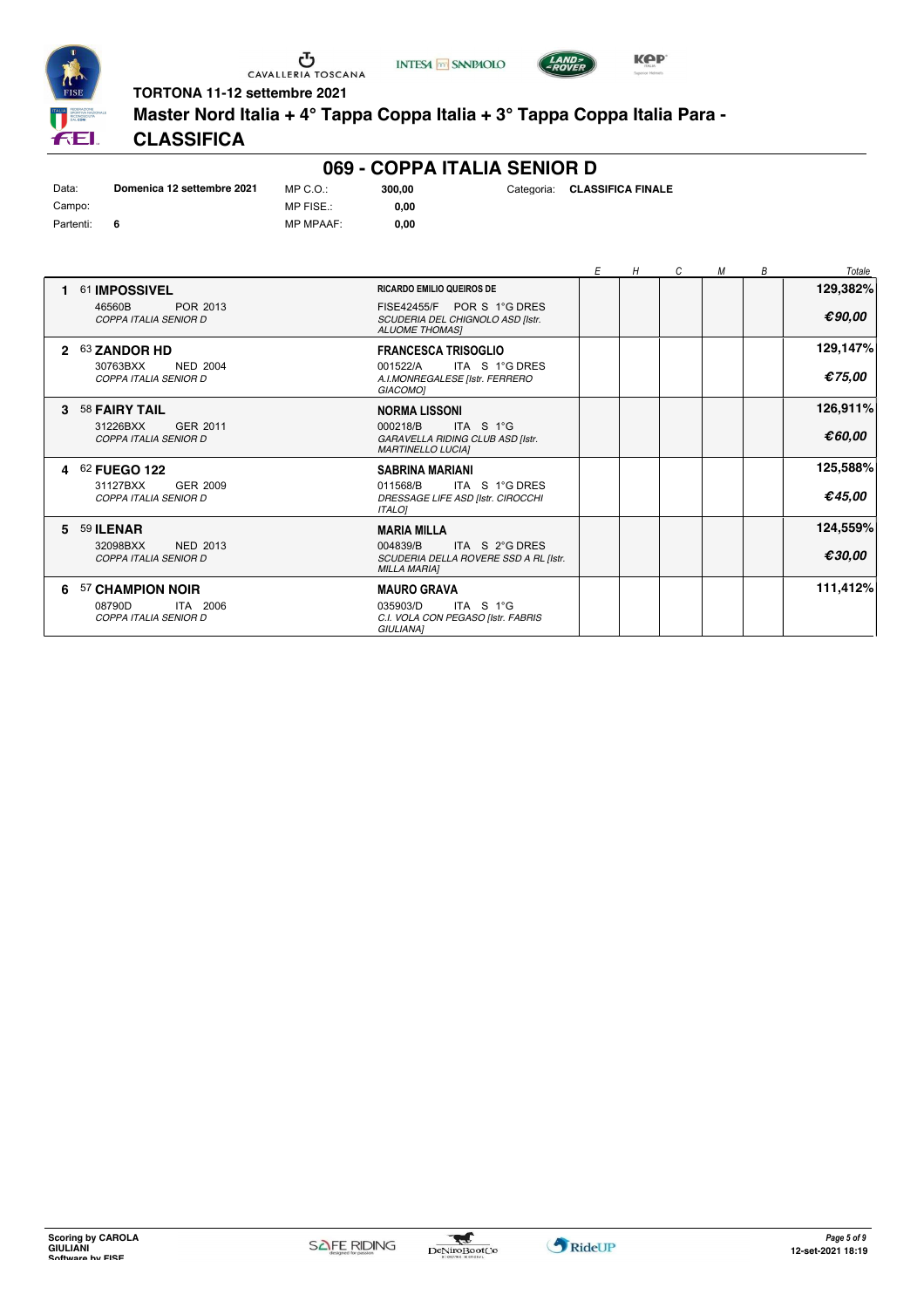





**FEI.** 

# **TORTONA 11-12 settembre 2021**

**Master Nord Italia + 4° Tappa Coppa Italia + 3° Tappa Coppa Italia Para -**

# **CLASSIFICA**

Data: **Domenica 12 settembre 2021** Campo: Partenti: **1**

MP C.O.: MP FISE.: MP MPAAF: **0,00**

| 250,00 | Categoria: CLASSIFICA FINALE |
|--------|------------------------------|
|        |                              |

|        | 0,00 |  |
|--------|------|--|
| ٠<br>٠ | 0,00 |  |

|                             |          |                                                                                         |  |  | Totale   |
|-----------------------------|----------|-----------------------------------------------------------------------------------------|--|--|----------|
| 53 LE BOM                   |          | <b>VALENTINA MERLI</b>                                                                  |  |  | 135.559% |
| 31557BXX<br>COPPA ITALIA YR | GER 2007 | FISE107104/B ITA J 1°G DRES<br>DDM DRESSAGE SSD SRL [Istr. PRANDONI<br><b>VITTORIAI</b> |  |  | €75.00   |

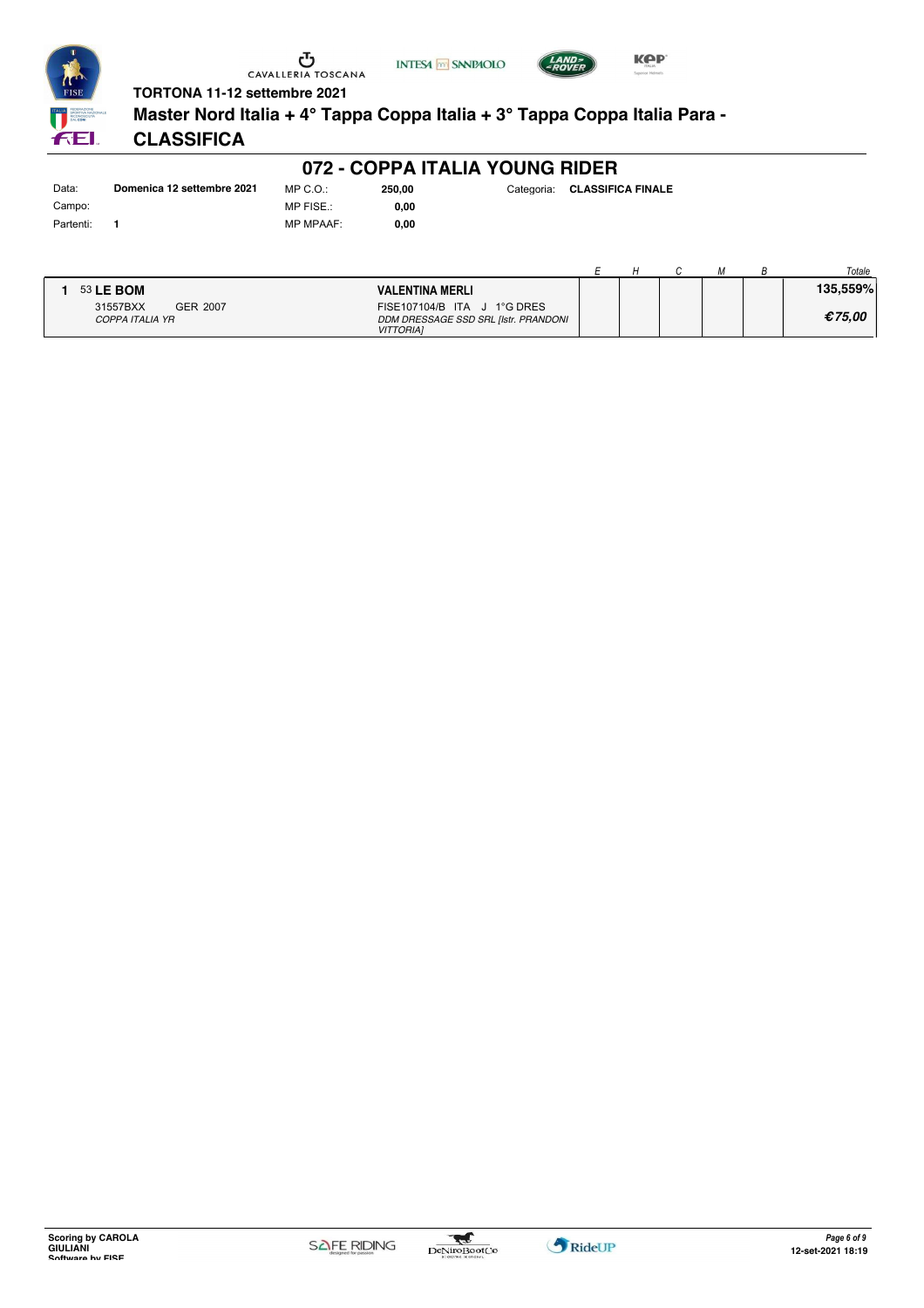





**Master Nord Italia + 4° Tappa Coppa Italia + 3° Tappa Coppa Italia Para -**

# **CLASSIFICA**

| Data:     | Domenica 12 settembre 2021 | $MP C. Q$ .:    |
|-----------|----------------------------|-----------------|
| Campo:    |                            | MP FISE.:       |
| Partenti: | 2                          | <b>MP MPAAF</b> |

**075 - COPPA ITALIA ESPERTI**

MP MPAAF: **0,00 0,00**

|                                                                                  |                                                   |  |  | Totale   |
|----------------------------------------------------------------------------------|---------------------------------------------------|--|--|----------|
| 56 CENTOLIRE                                                                     | <b>ALESSIO CORRADINI</b>                          |  |  | 131,794% |
| 13276D<br>GER 2012<br>036897/D<br><b>COPPA ITALIA ESPERTI</b><br><i>MELISSA1</i> | ITA S 1°G<br>SCUDERIA MELISSA [Istr. VANZANI      |  |  | €90.00   |
| 2 55 FUBINE                                                                      | ELENA COLA                                        |  |  | 131,147% |
| 18865A<br><b>GER 2008</b><br>003026/A<br><b>COPPA ITALIA ESPERTI</b>             | ITA S 1°G<br>ASD IL GRIFONDORO [Istr. COLA ELENA] |  |  | €75.00   |

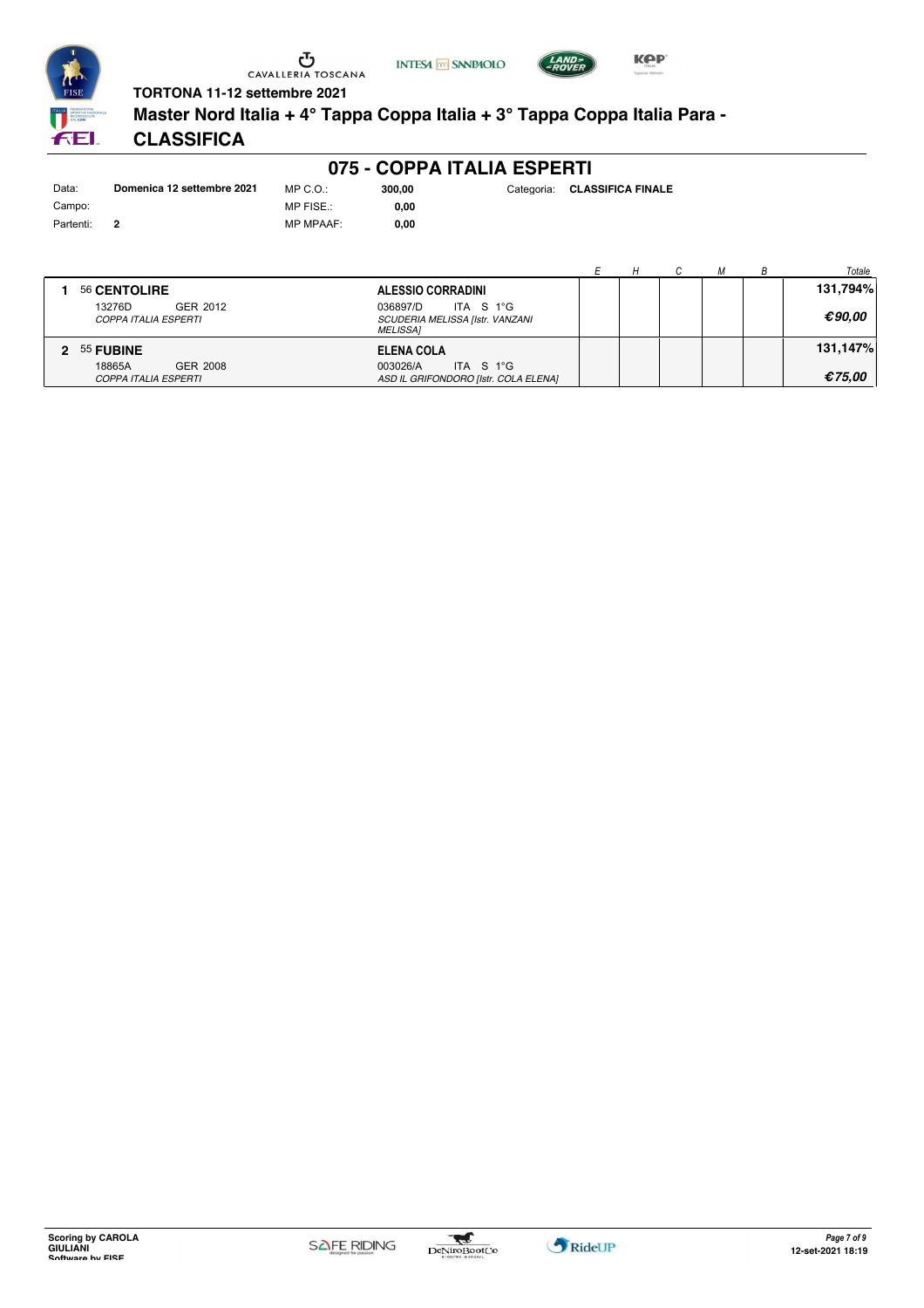





**Master Nord Italia + 4° Tappa Coppa Italia + 3° Tappa Coppa Italia Para -**

# **CLASSIFICA**

| Data:     | Domenica 12 settembre 2021 | MP ( |
|-----------|----------------------------|------|
| Campo:    |                            | MP F |
| Partenti: | 1                          | MP N |

**077 - COPPA ITALIA JUNIORS**

 $3.0.5$  $FISE.$ : MP MPAAF: **0,00**

**0,00**

| 250,00 | Categoria: | <b>CLASSIFICA FINALE</b> |
|--------|------------|--------------------------|
|        |            |                          |

|                                 |                 |                                                                         |  |  | Totale   |
|---------------------------------|-----------------|-------------------------------------------------------------------------|--|--|----------|
| <b>65 EXUPERY 7</b>             |                 | <b>RACHELE BANCORA</b>                                                  |  |  | 132.285% |
| 35448BXX<br>COPPA ITALIA JUNIOR | <b>GER 2007</b> | 1°G DRES<br>FISE118695/B ITA J<br>ASD CI RONCOBELLO IIstr. IEMI MONICAI |  |  | €75.00   |